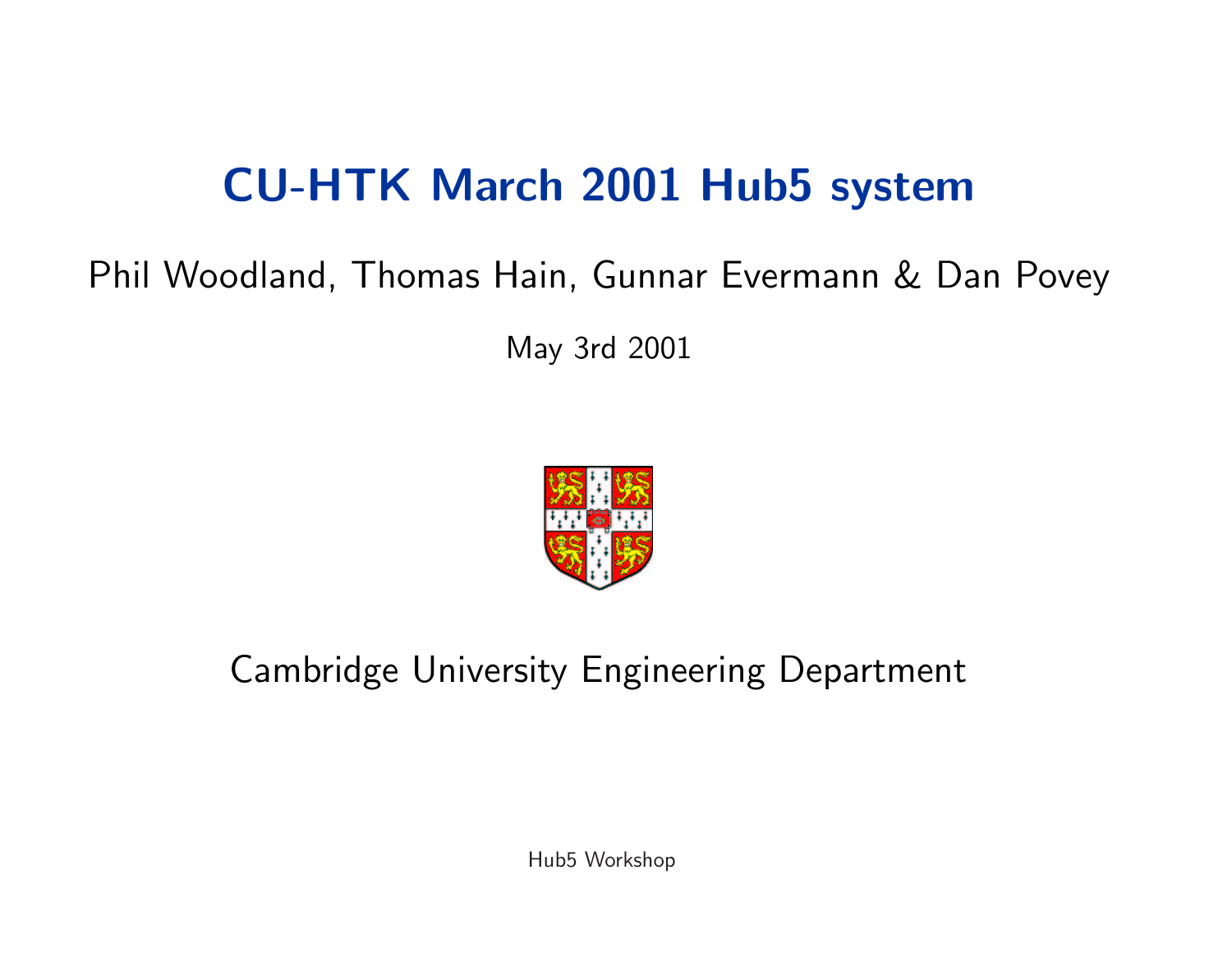### **Overview**

- CU-HTK 2000 system
- Cellular data
- MMIE training
- Lattice MLLR
- 2001 system & results
- Conclusions
- HTK3

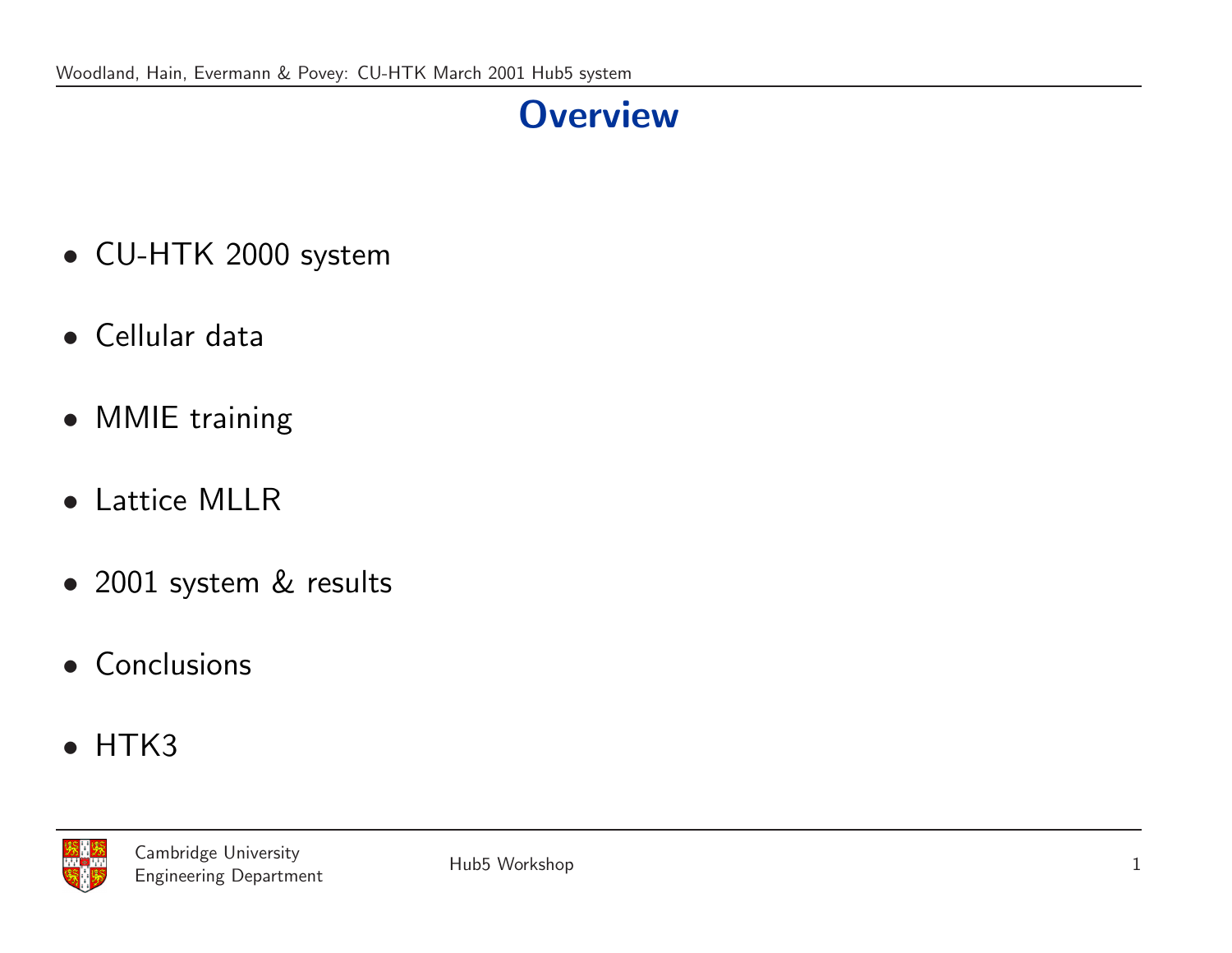### CU-HTK 2000 System: Basic Features

- Front-end
	- Reduced bandwidth 125–3800 Hz
	- $-$  12 MF-PLP cepstral parameters  $+$  C0 and 1st/2nd derivatives
	- Side-based cepstral mean and variance normalisation
	- Vocal tract length normalisation in training and test
- Decision tree state clustered, context dependent triphone & quinphone models: MMIE and MLE versions
- Generate lattices with MLLR-adapted models
- Rescore using iterative MLLR  $+$  Full-Variance transform adaptation
- Posterior probability decoding via confusion networks
- System combination

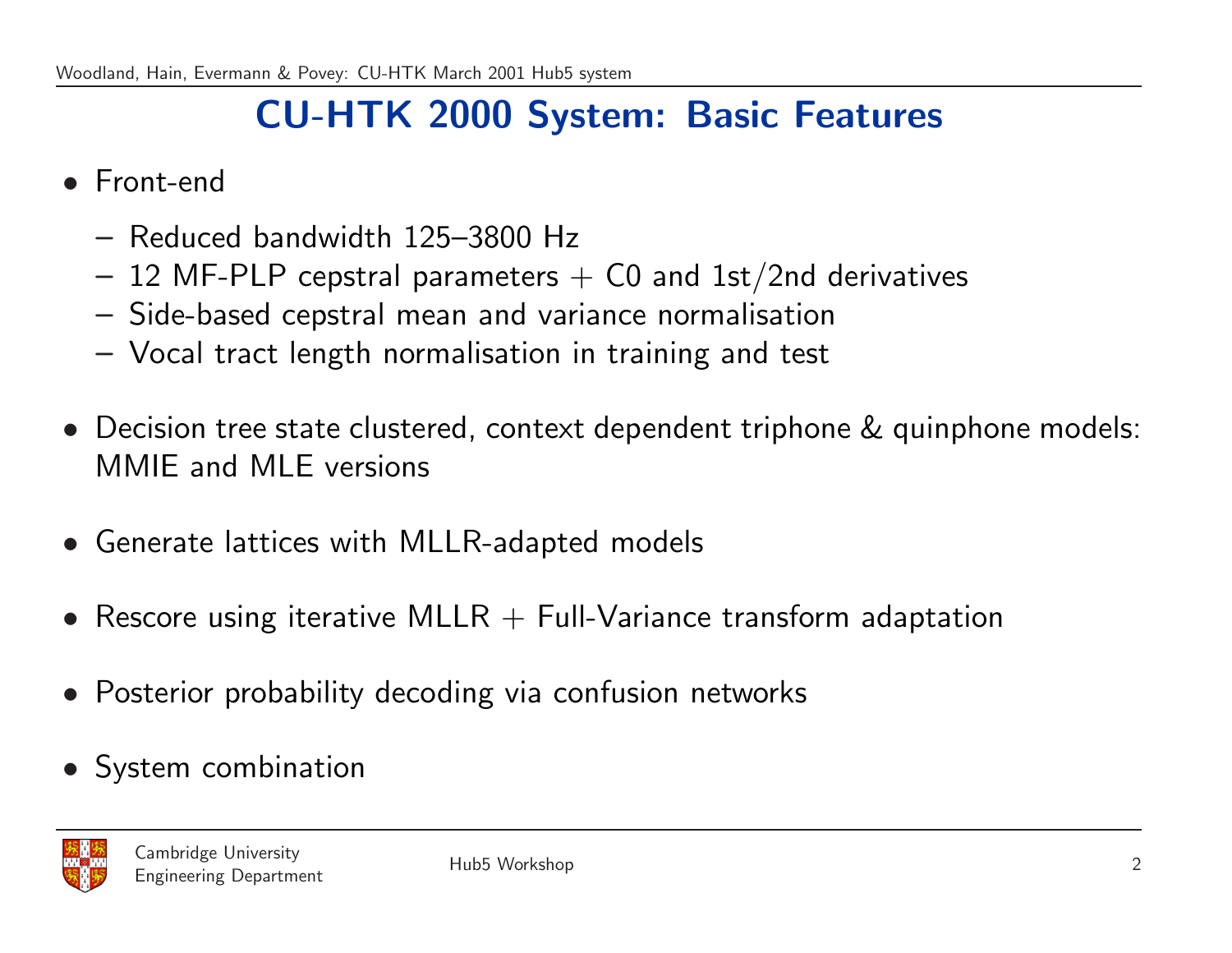### Acoustic Training/Test Data

h5train00 248 hours Switchboard (Swbd1), 17 hours CallHome English (CHE)

h5train00sub 60 hours Swbd1, 8 hours CHE

Development test sets

dev01 40 sides Swbd2 (eval98), 40 sides Swbd1 (eval00), 38 sides Swbd2 cellular (dev01-cell)

dev01sub half of the dev01 selected to give similar WER to full set

eval98 40 sides Swbd2 (eval98-swbd2), 40 sides of CHE (eval98-che)

eval97sub 20 side subset of eval97 evaluation set (Swbd2 + CHE)

Earlier development used eval98/eval97sub and later work on dev01sub.

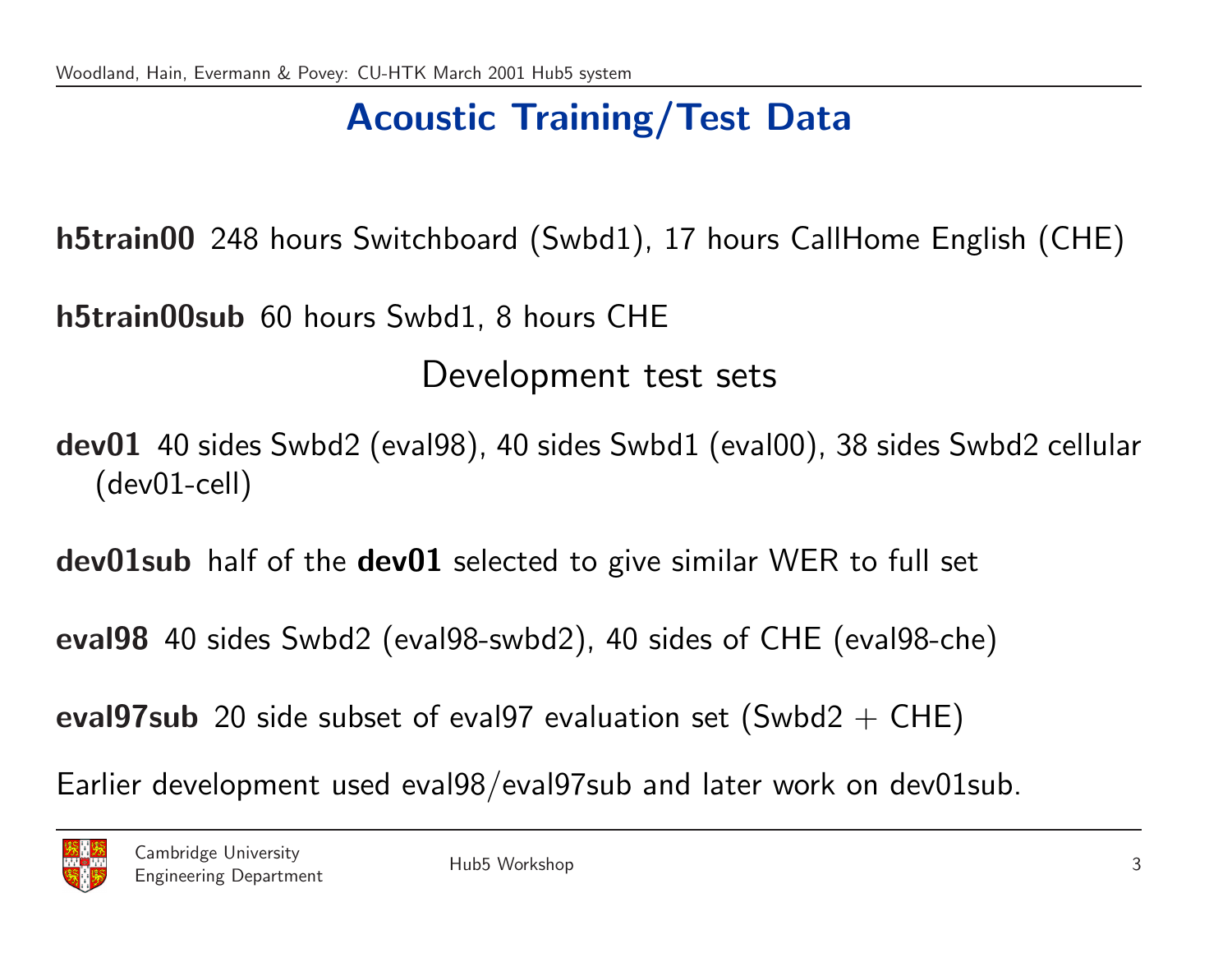#### CU-HTK 2000/1 Systems: MLE acoustic models

- MLE triphone models
	- Initial models trained on h5train00sub using VTLN data  $(6168 \text{ states} / 12 \text{ mix})$
	- Extended training using 265 hour set h5train00 (16 mix comps)
	- Soft-tying of closest states for each phone
	- Create gender dependent (GD) versions
- MLE quinphone models
	- $\pm 2$  phone context  $+$  word boundary clustering on h5train00 VTLN data
	- Trained up to 16 mix comps (9642 states)
	- Soft-tied gender dependent versions

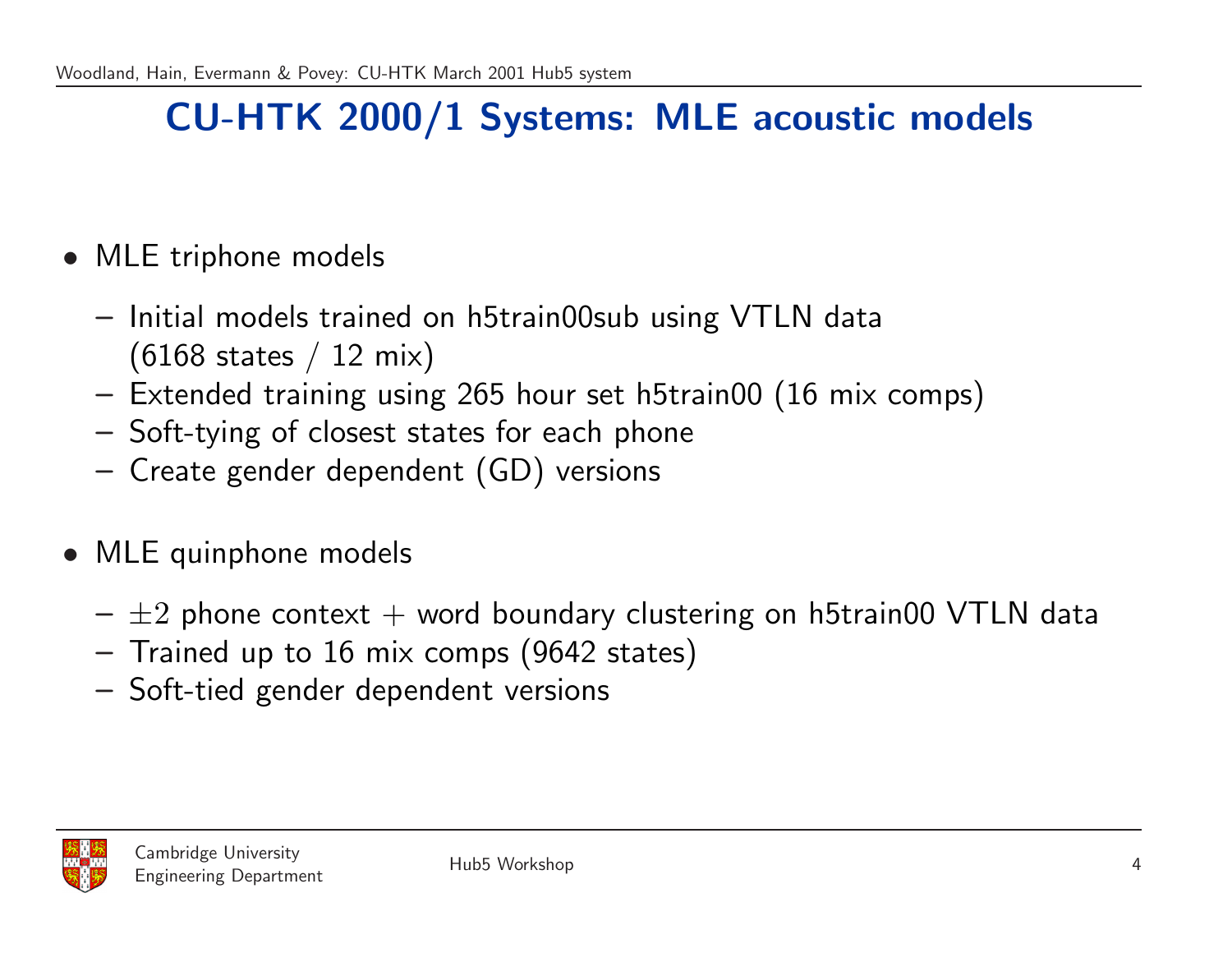#### CU-HTK 2000 System: MMIE acoustic models

- Starting point: MLE models (triphone/quinphone, GI, VTLN)
- Trained using extended Baum-Welch algorithm with lattice-based MMIE
- Lattices on training data using MLE models and a bigram language model
	- Numerator/denominator word level lattices with model alignment and Hub5 unigram LM probabilities.
	- Scaling of acoustic likelihoods (instead of LM)
- Best performance after 2 iterations

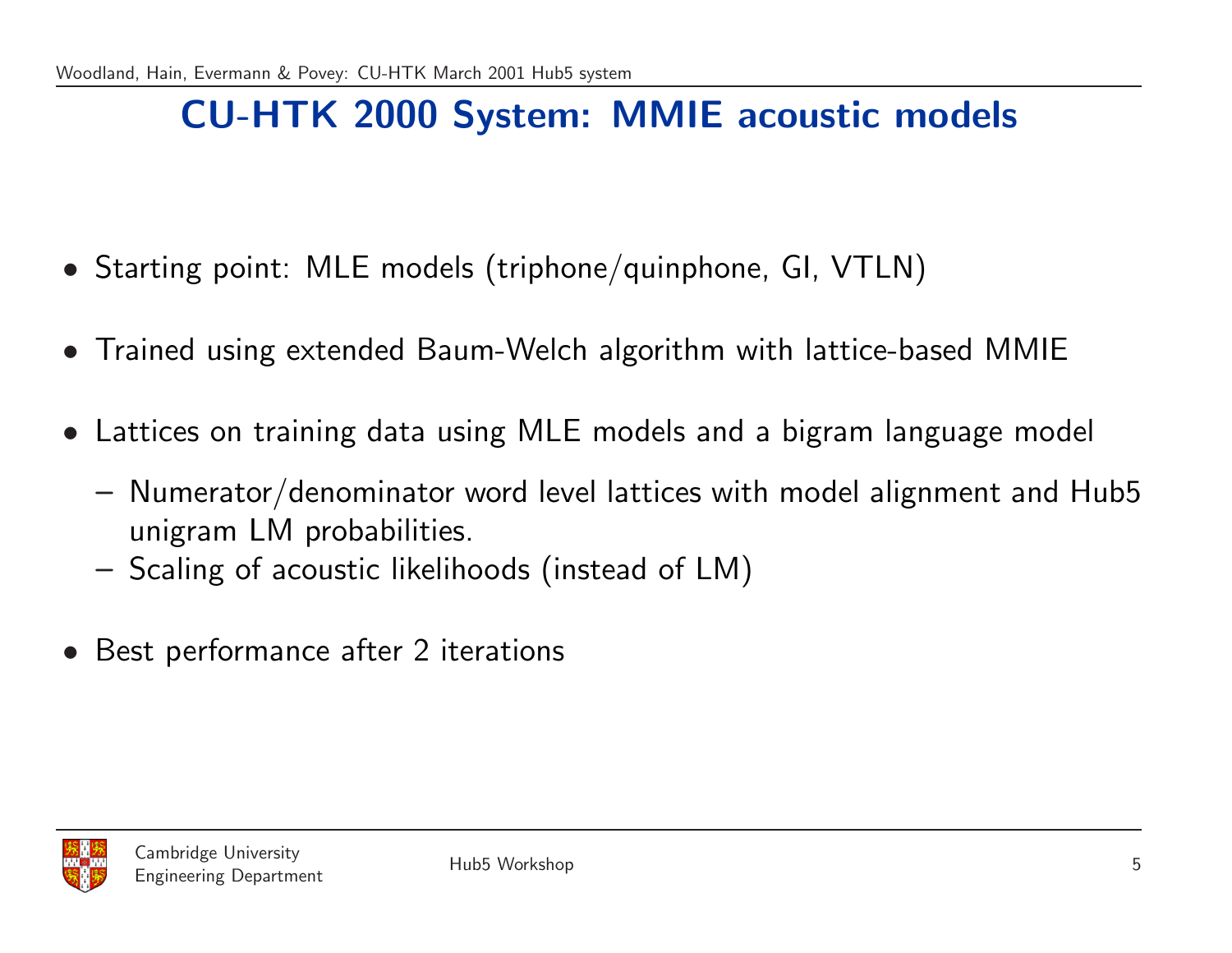## CU-HTK 2000/1 Systems: Vocabulary & Language Modelling

- Vocabulary
	- 54537 words: Hub5 vocabulary plus top 50k words of Broadcast News data (0.30% OOV rate on eval00)
	- Multiple pronunciation dictionary (based on LIMSI'93  $+$  TTS)
	- Pronunciation probabilities estimated from forced alignment
- Language models
	- Training data
		- ∗ 204MW Broadcast News
		- ∗ 3MW 1998 Hub5 data
		- $*$  3MW Hub5 data (CHE  $+$  Jan 2000 MSU transcriptions)
	- 3-fold interpolated/merged bigram, trigram, and 4-gram word LMs
	- Class based trigram model (400 classes) to smooth word LM

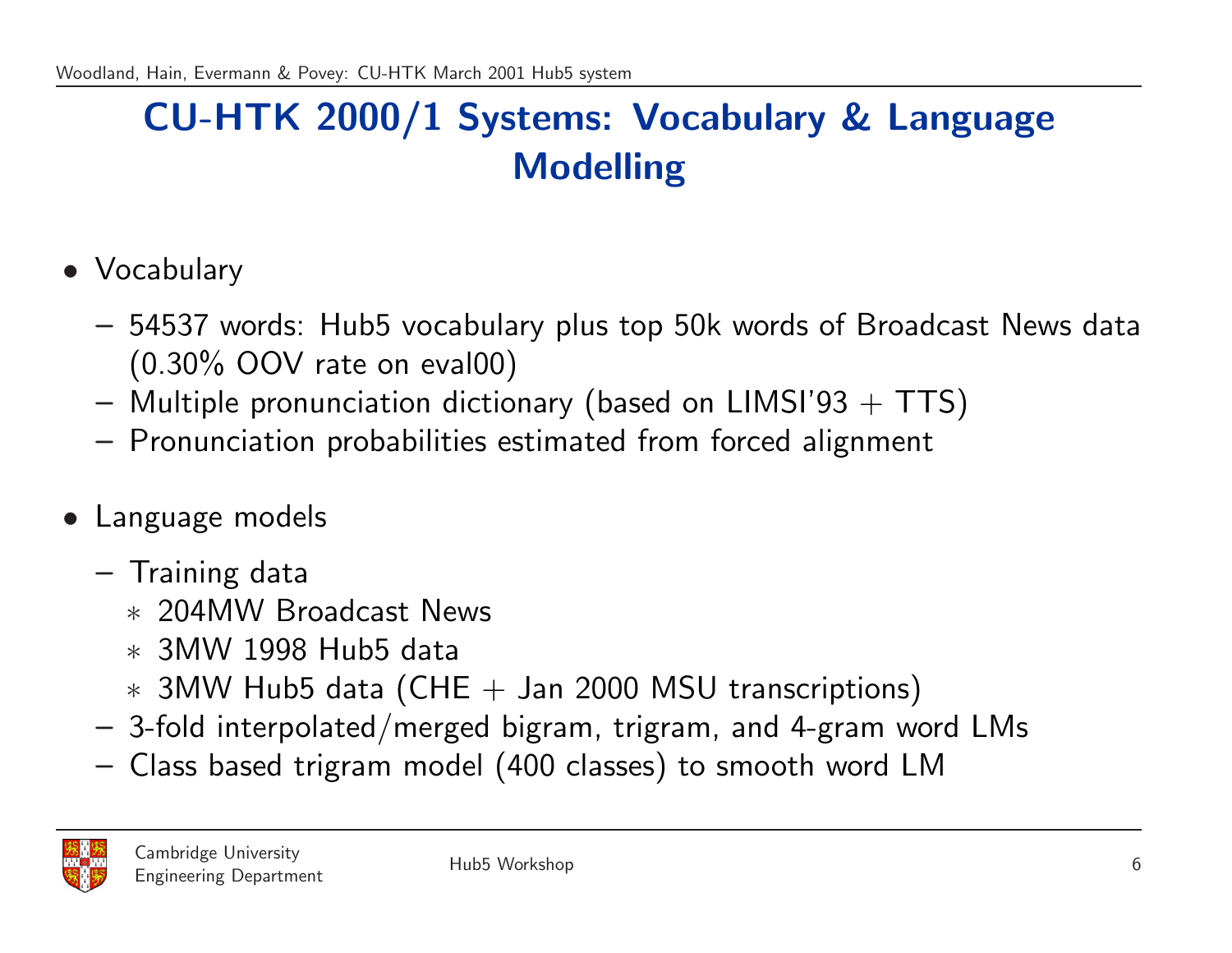## CU-HTK 2000/1 System: Decoding

- Lattice generation/rescoring with time-synchronous Viterbi decoder
- Post-process lattices to yield confusion networks
- Find 1-best min word error rate hypothesis from confusion network
- Combine networks from different stages using Confusion Network Combination
- Confidence scores estimated using confusion networks
- Piecewise linear mapping of word posteriors to confidence scores via decision tree.

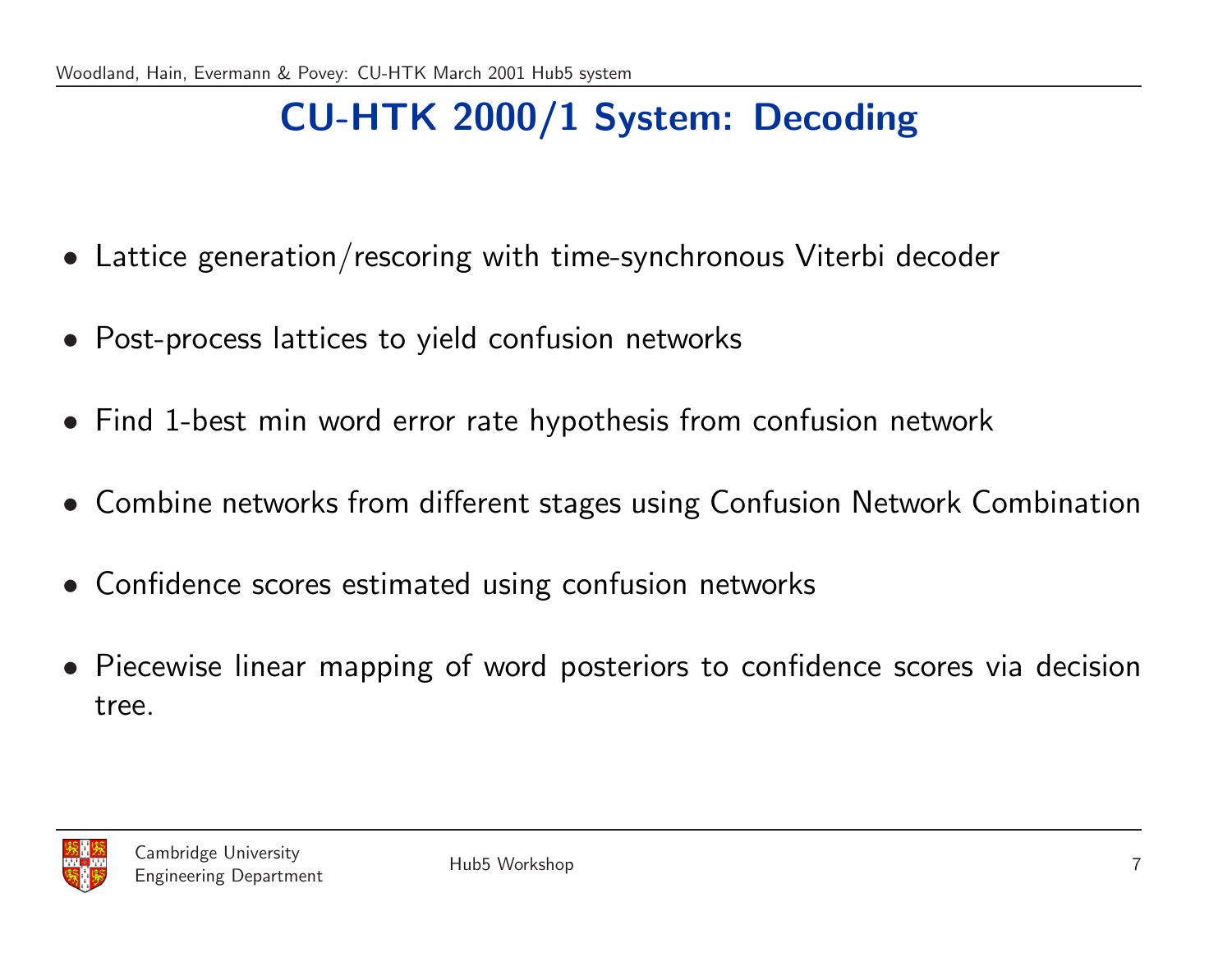#### CU-HTK 2000 System Stages

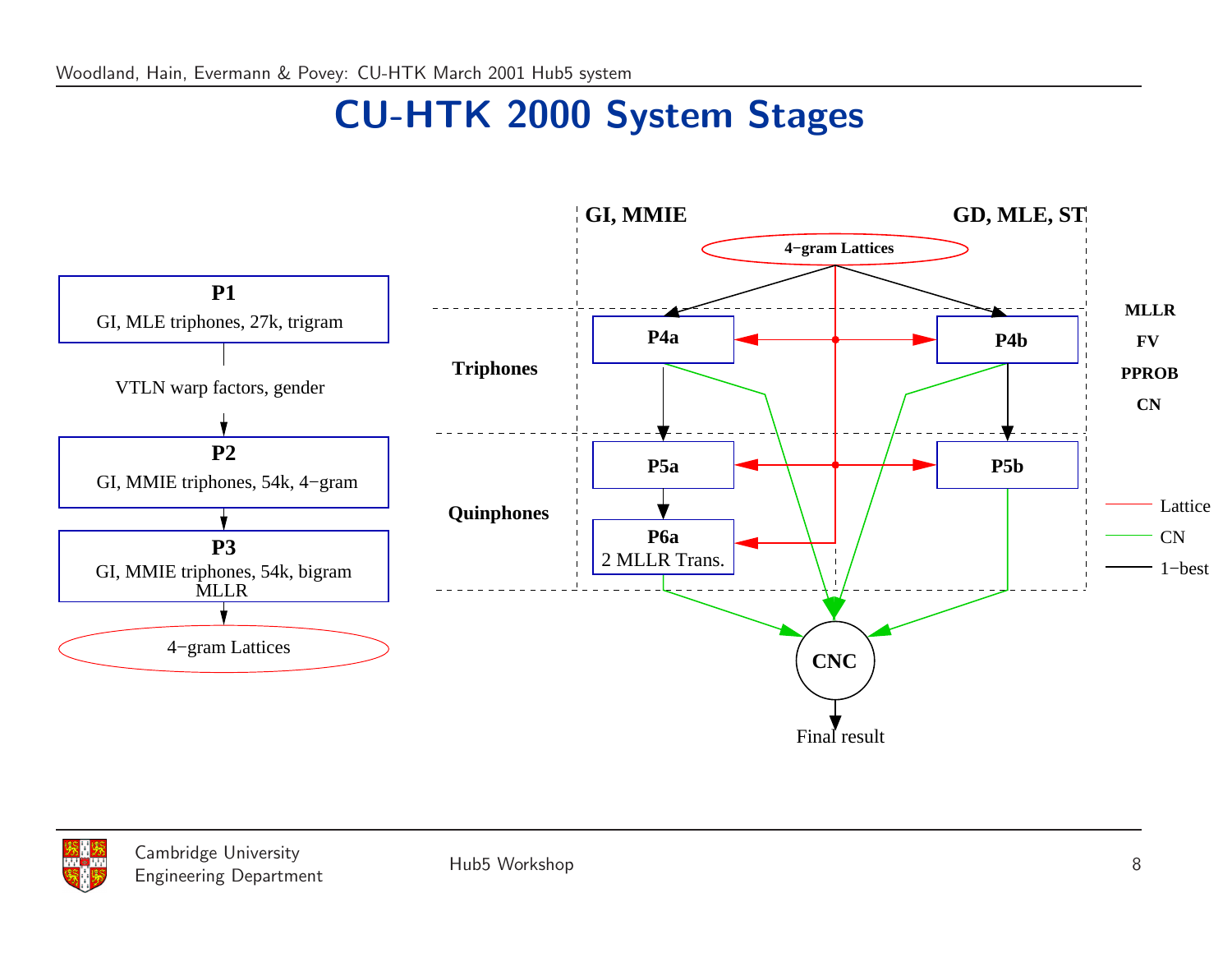### CU-HTK 2000 performance on eval00

|                  | <b>Models</b>                                     | Ctxt              | CN           | <b>MLLR</b>    | <b>FV</b>    | Swbd2 | <b>CHE</b> | Total |
|------------------|---------------------------------------------------|-------------------|--------------|----------------|--------------|-------|------------|-------|
| P <sub>1</sub>   | 1998 P1                                           |                   |              | 31.7           | 45.4         | 38.6  |            |       |
| P <sub>2</sub>   | <b>MMIE</b>                                       | tri               | $\mathsf{n}$ |                | $\mathsf{n}$ | 25.5  | 38.1       | 31.8  |
| P <sub>3</sub>   | <b>MMIE</b>                                       | tri               | $\mathsf{n}$ | 1              | $\mathsf{n}$ | 22.9  | 35.7       | 29.3  |
| P <sub>4</sub> a | <b>MMIE</b>                                       | tri               | y            | 1              | y            | 20.9  | 33.5       | 27.2  |
| P <sub>4</sub> b | MLE/ST/GD                                         | tri               | y            | 1              | y            | 219   | 33.7       | 27.8  |
| P5a              | <b>MMIE</b>                                       | quin              | y            | 1              | y            | 20.3  | 32.7       | 26.6  |
| P <sub>5</sub> b | $\overline{\mathsf{MLE}}/\mathsf{ST}/\mathsf{GD}$ | quin              | y            | 1              | y            | 21.0  | 32.8       | 26.9  |
| P <sub>6</sub> a | <b>MMIE</b>                                       | quin              | y            | $\overline{2}$ | y            | 20.3  | 32.6       | 26.5  |
| <b>CNC</b>       |                                                   | $P4a+P6a+P4b+P5b$ |              |                |              | 19.3  | 31.4       | 25.4  |

%WER of CUHTK 2000 system on eval00

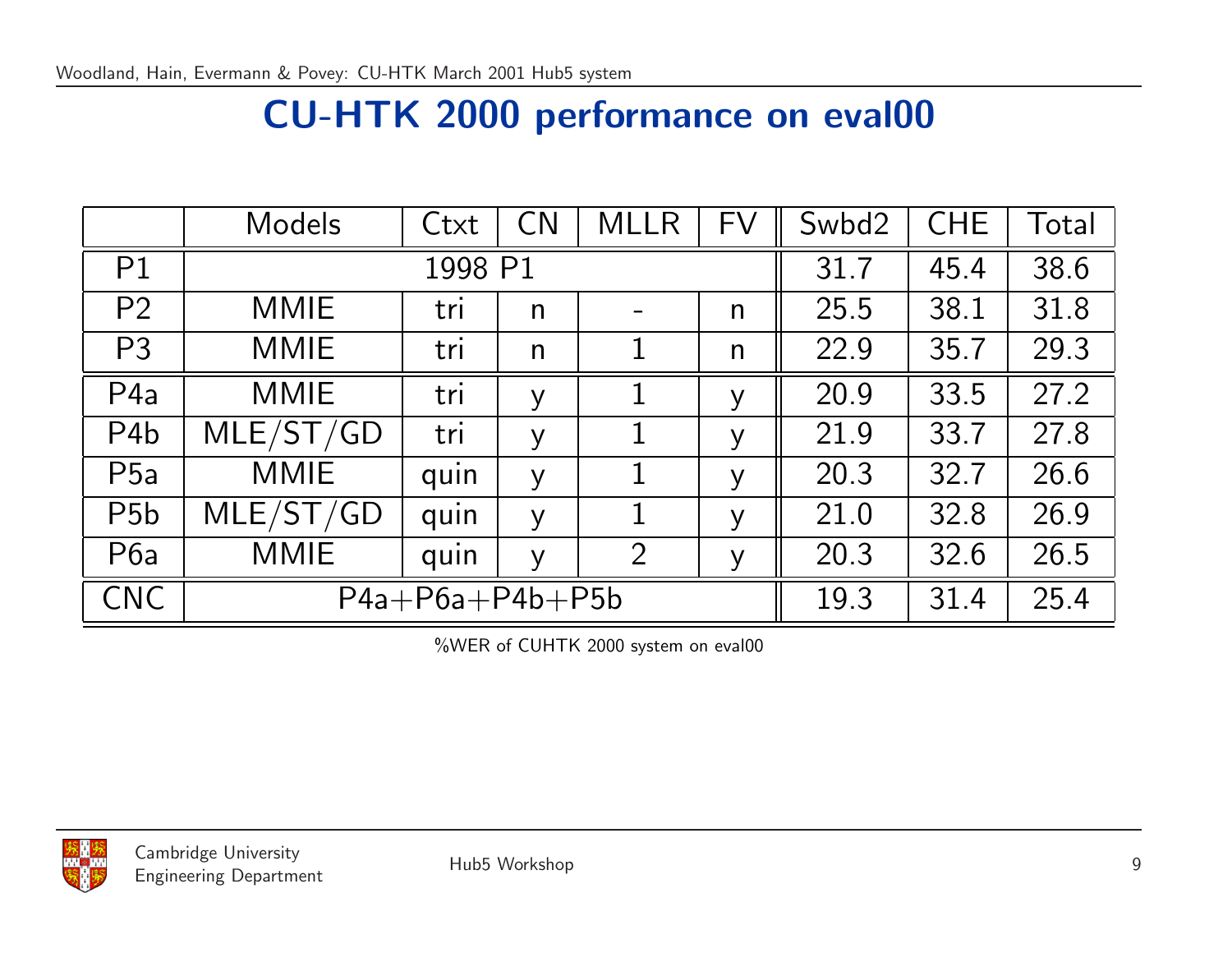### CU-HTK 2000 performance on dev01

| dev01                  | Swbd1 | Swbd2 | Swdb <sub>2</sub> cell | Total |
|------------------------|-------|-------|------------------------|-------|
| P <sub>1</sub>         | 31.7  | 46.9  | 48.1                   | 42.1  |
| P <sub>2</sub>         | 25.5  | 40.1  | 41.7                   | 35.7  |
| P <sub>3</sub>         | 22.9  | 37.5  | 38.3                   | 32.8  |
| P <sub>4</sub> a       | 20.9  | 34.5  | 34.9                   | 30.0  |
| P <sub>4</sub> b       | 21.9  | 35.6  | 35.9                   | 31.0  |
| P <sub>5</sub> a       | 20.3  | 33.9  | 34.5                   | 29.5  |
| P <sub>5</sub> b       | 21.0  | 34.5  | 35.1                   | 30.1  |
| P6a                    | 20.3  | 33.6  | 34.3                   | 29.4  |
| (cuhtk1)<br><b>CNC</b> | 19.3  | 32.5  | 33.2                   | 28.3  |

%WER of CUHTK 2000 system on dev01

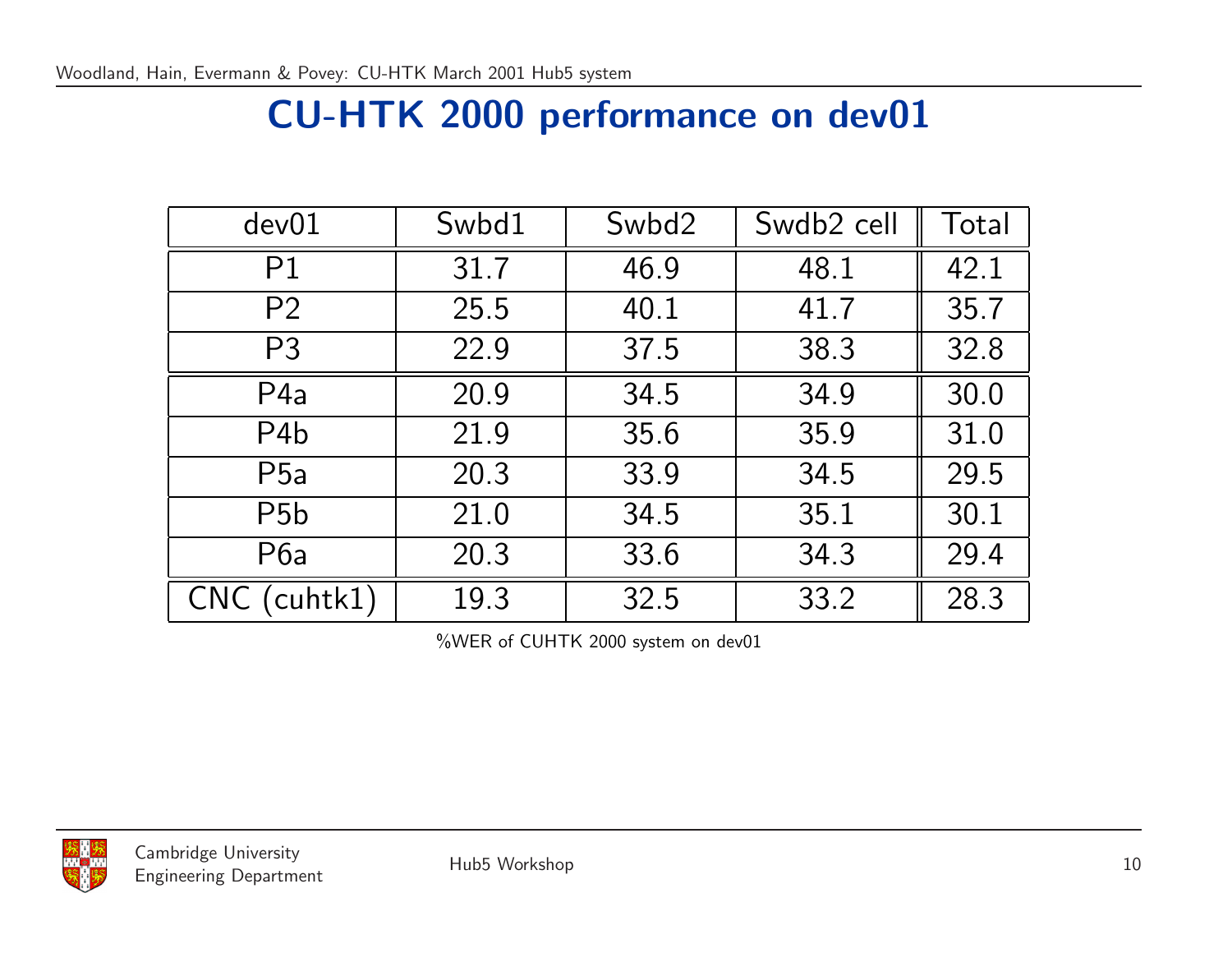### Dealing with Cellular Data-I

- No cellular training data that is really appropriate (all available data sets have problems)
- Investigated simulating the GSM channel with the "toast" simulator
- GSM coding/decoding of the eval98-swbd2 data

|           |                          | eval98-swdb2 | dev01-cellular |
|-----------|--------------------------|--------------|----------------|
|           | original   GSM-simulated |              |                |
| MMI       | 40.0                     | 43.6         |                |
| $MM+MLLR$ | 37.5                     |              | 38.3           |

%WER in cellular data using MMI triphones trained on h5train00

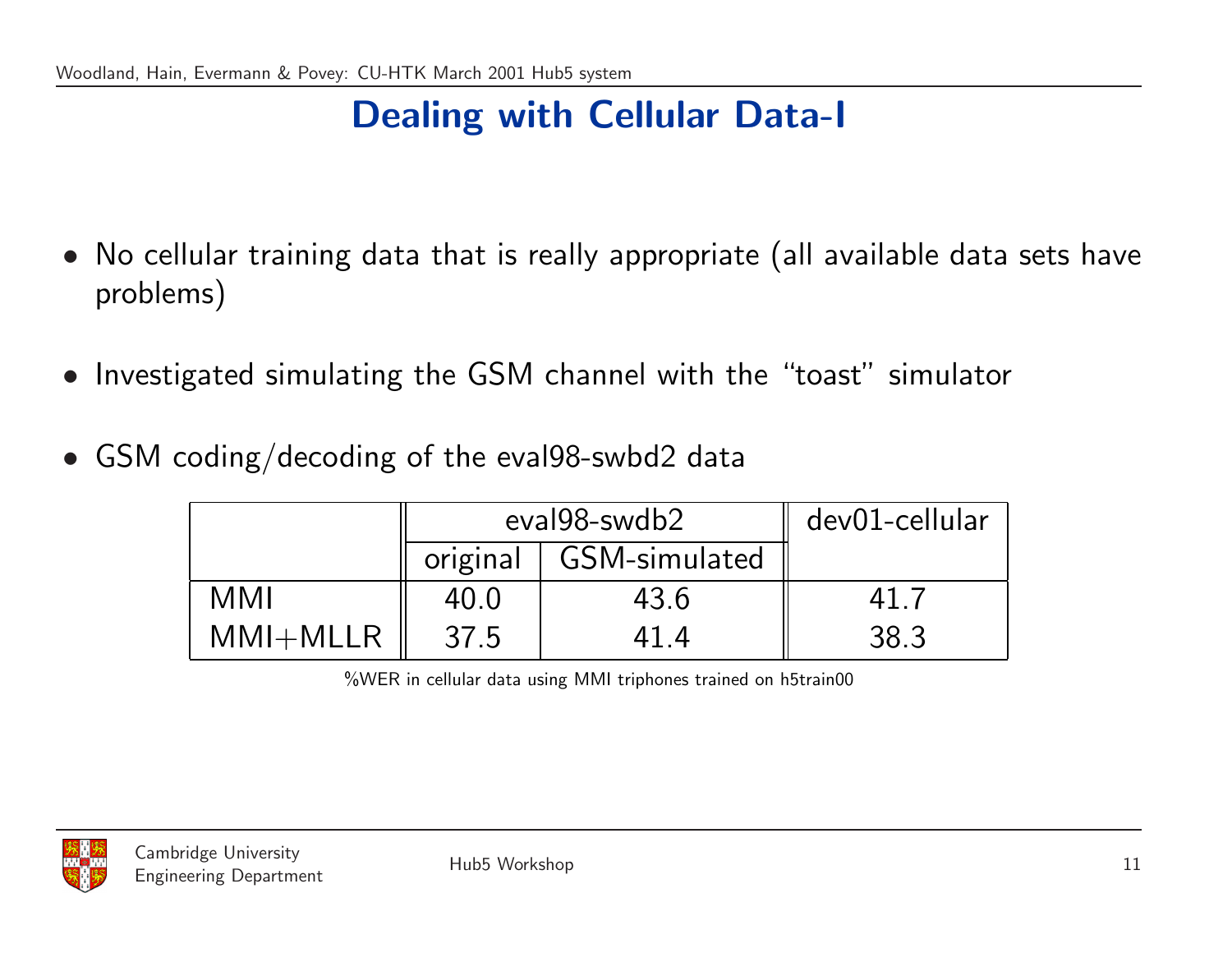## Dealing with Cellular Data-II

- Try GSM coding/decoding the h5train00sub training data and re-training
- Used MLE models trained on 68 hours of data and single-pass retraining

|                            | eval98-gsm    |      |       | dev01-cellular |
|----------------------------|---------------|------|-------|----------------|
|                            | $Swbd2$   CHE |      | Total |                |
| baseline MLE               | 46.4          | 52.7 | 49.6  | 44.3           |
| <b>GSM</b> simul. training | 45.8          | 51.8 | 48.8  | 44.6           |

%WER for single-pass decoding with tg LM, h5train00sub models trained on original or simulated GSM data

- Training on simulated GSM coded data helps when test uses same process but not real cellular data!
- Decided to stick with baseline system for cellular data

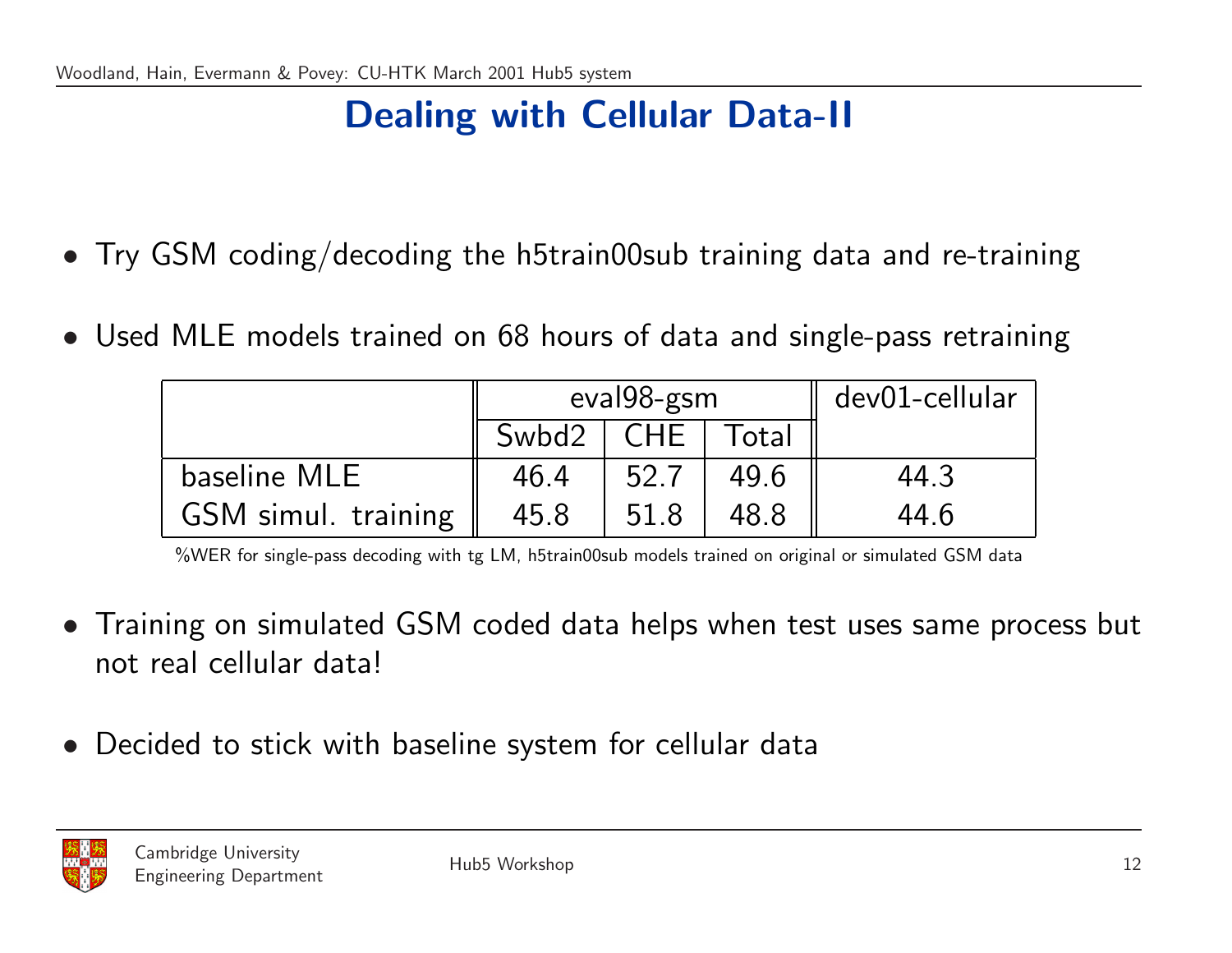## Review of CU-HTK MMIE Training

• Maximum mutual information estimation (MMIE) maximises the sentence level posterior : in log form

$$
\mathcal{F}_{\lambda} = \sum_{r=1}^{R} \log \frac{P_{\lambda}(\mathcal{O}_{r} | \mathcal{M}_{w_r}) P(w_r)}{\sum_{w} P_{\lambda}(\mathcal{O}_{r} | \mathcal{M}_{w}) P(w)}
$$

- $Numerator$  is likelihood of data given correct transcription
- $Denominator$  is total likelihood, calculated as sum over all word sequences
- Need to optimise rational function: use extended Baum-Welch algorithm
- Compute using word lattices for numerator and denominator

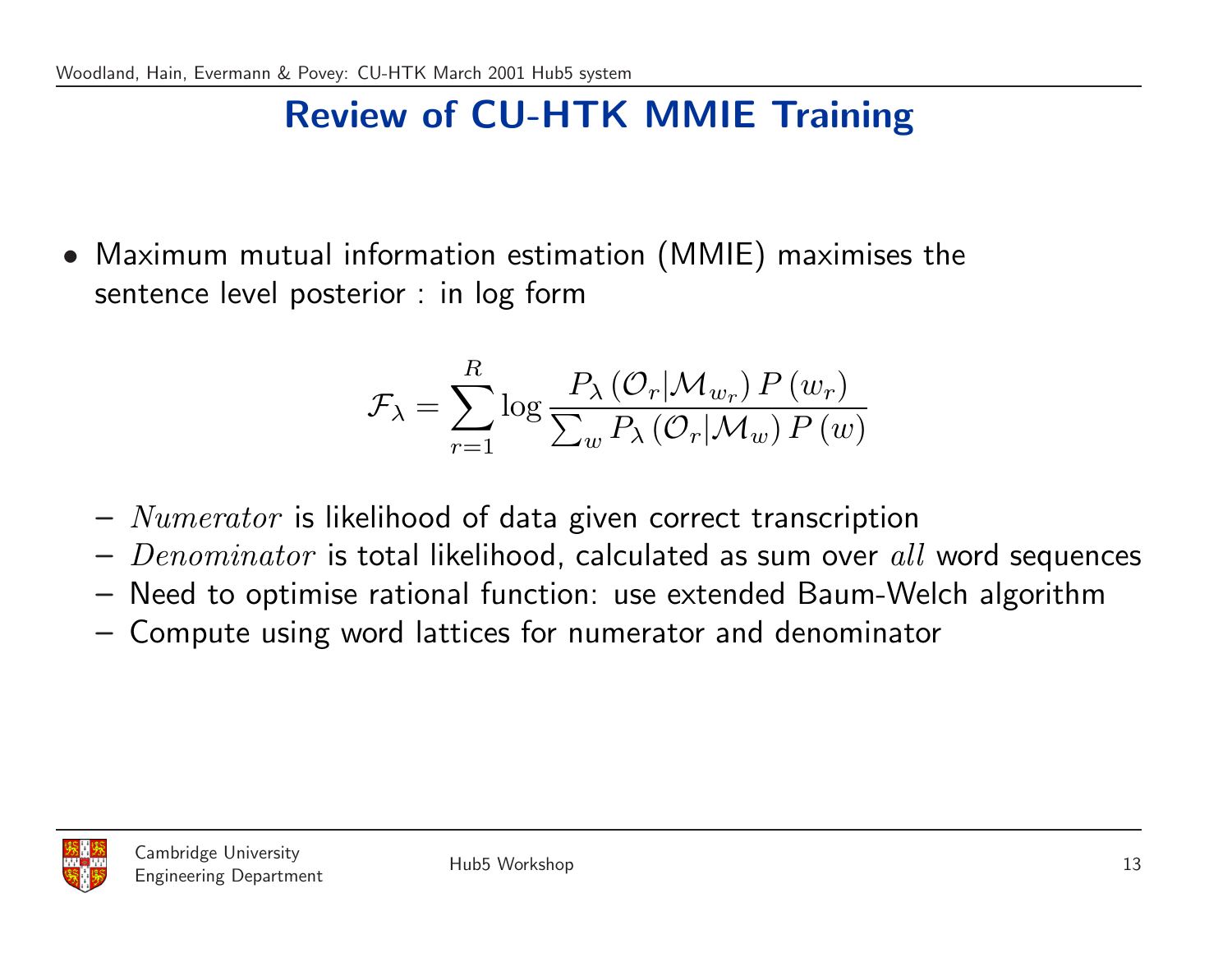#### Extended Baum-Welch Algorithm

EBW re-estimation formulae are of the form:

$$
\hat{\mu}_{j,m} = \frac{\{\theta_{j,m}(\mathcal{O}) - \theta_{j,m}^{\text{den}}(\mathcal{O})\} + D\mu_{j,m}}{\{\gamma_{j,m} - \gamma_{j,m}^{\text{den}}\} + D}
$$

- Due to high computational load need to ensure fast convergence
	- Gaussian-specific D setting with flooring
- Improve MMIE generalisation
	- Acoustic scaling by inverse of normal language model scale factor
	- Weakened language model (unigram) helps focus on acoustic distinctions

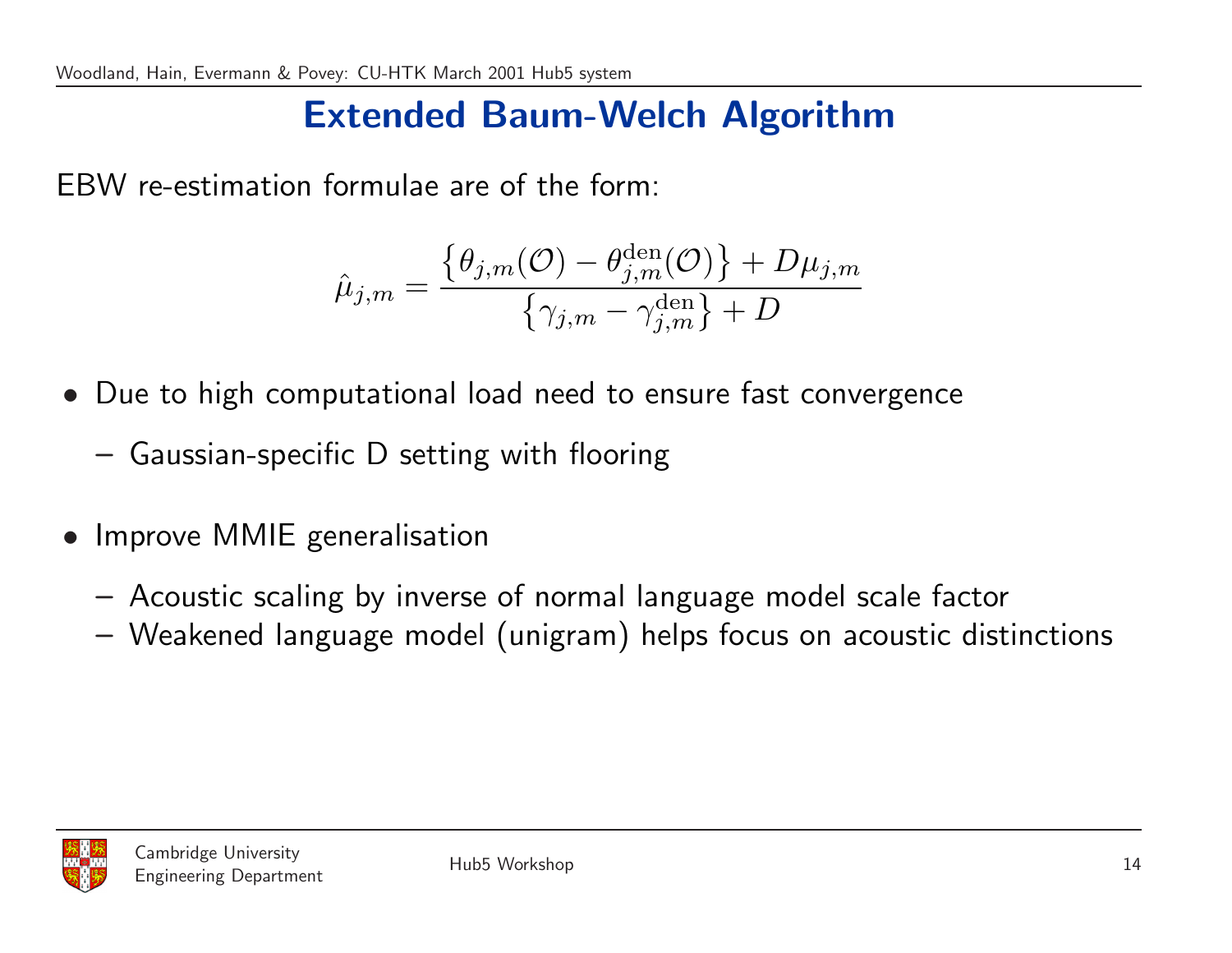## Lattice Based MMIE

- MLE triphone models used to generate word lattices
- Model-marked lattices for triphone/quinphone
- Run EBW with model-boundaries with margin for pruning
- Best performance after two iterations
- Applied to gender-independent non-soft-tied triphones and quinphones
- WER reductions of 2-3% absolute with 265 hours of training
- Also works well with MLLR, confusion networks etc.
- Investigate MMIE (& variants) for different styles of models

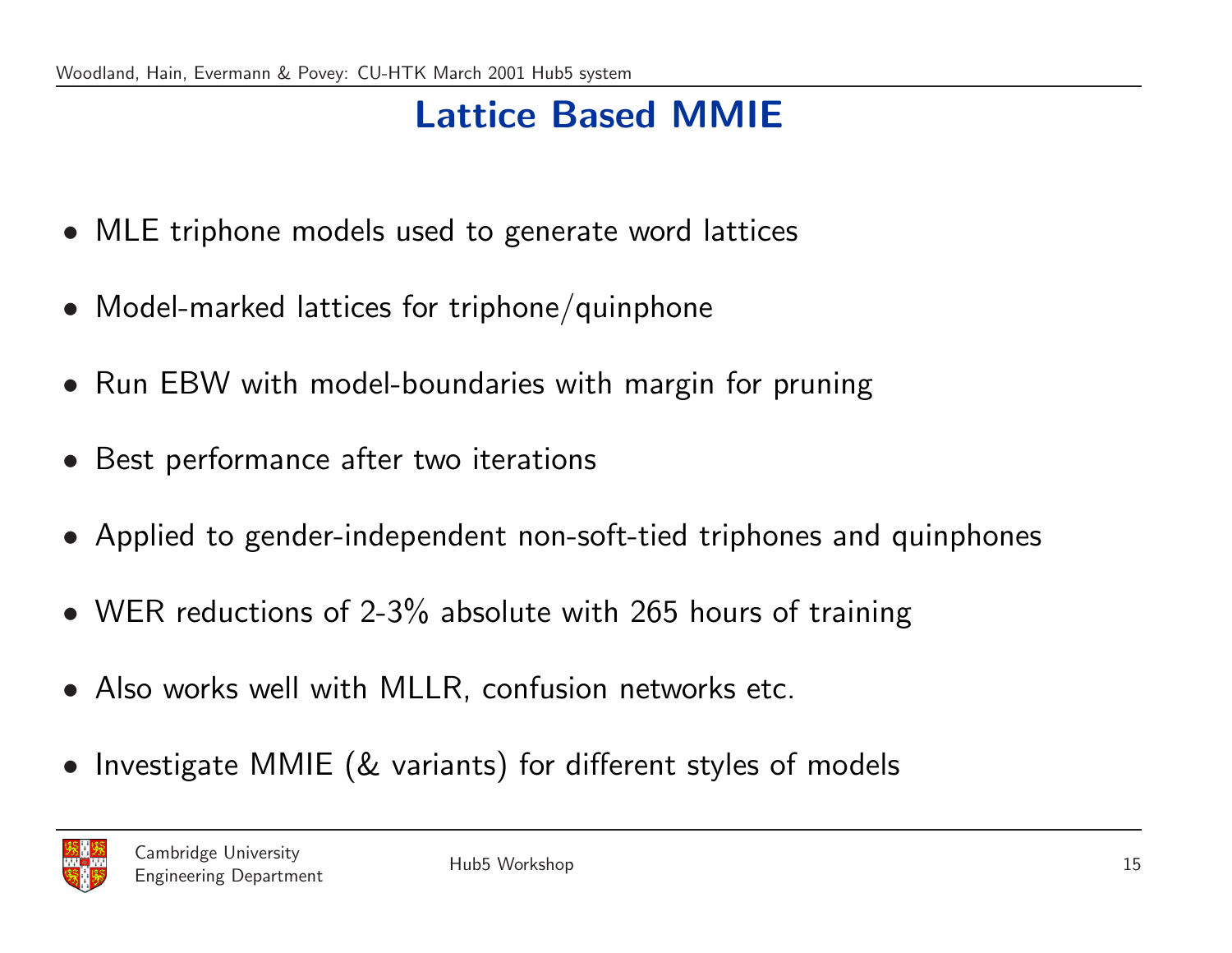### Fixed Boundary Estimation ("Exact Match")

- Exact match scheme scheme relies on boundaries in model-marked lattices
- Comparisons show equal or better performance to using boundaries with margin
	- More efficient—runs about twice as fast
	- Allows more exact acoustic scaling
	- Fixed boundary estimation used for all experiments here
	- Used larger D flooring values to reduce overtraining after two iterations

| <b>Iteration</b> | h5train00sub |                    | h5train00 |                    |
|------------------|--------------|--------------------|-----------|--------------------|
| Number           | eval97sub    | eval <sub>98</sub> | eval97sub | eval <sub>98</sub> |
| (MLE)            | 46.0         | 46.6               | 44.4      | 45.6               |
|                  | 44.4         | 45.4               | 42.6      | 44.0               |
| $\mathcal{D}$    | 43.7         | 447                | 41.9      | 42.9               |
| 3                | 43.9         | 44.4               | 41.6      | 42.7               |
|                  | 43.9         | 44.3               | 41.4      | 42.2               |

%WER GI models rescoring 1998 trigram lattices

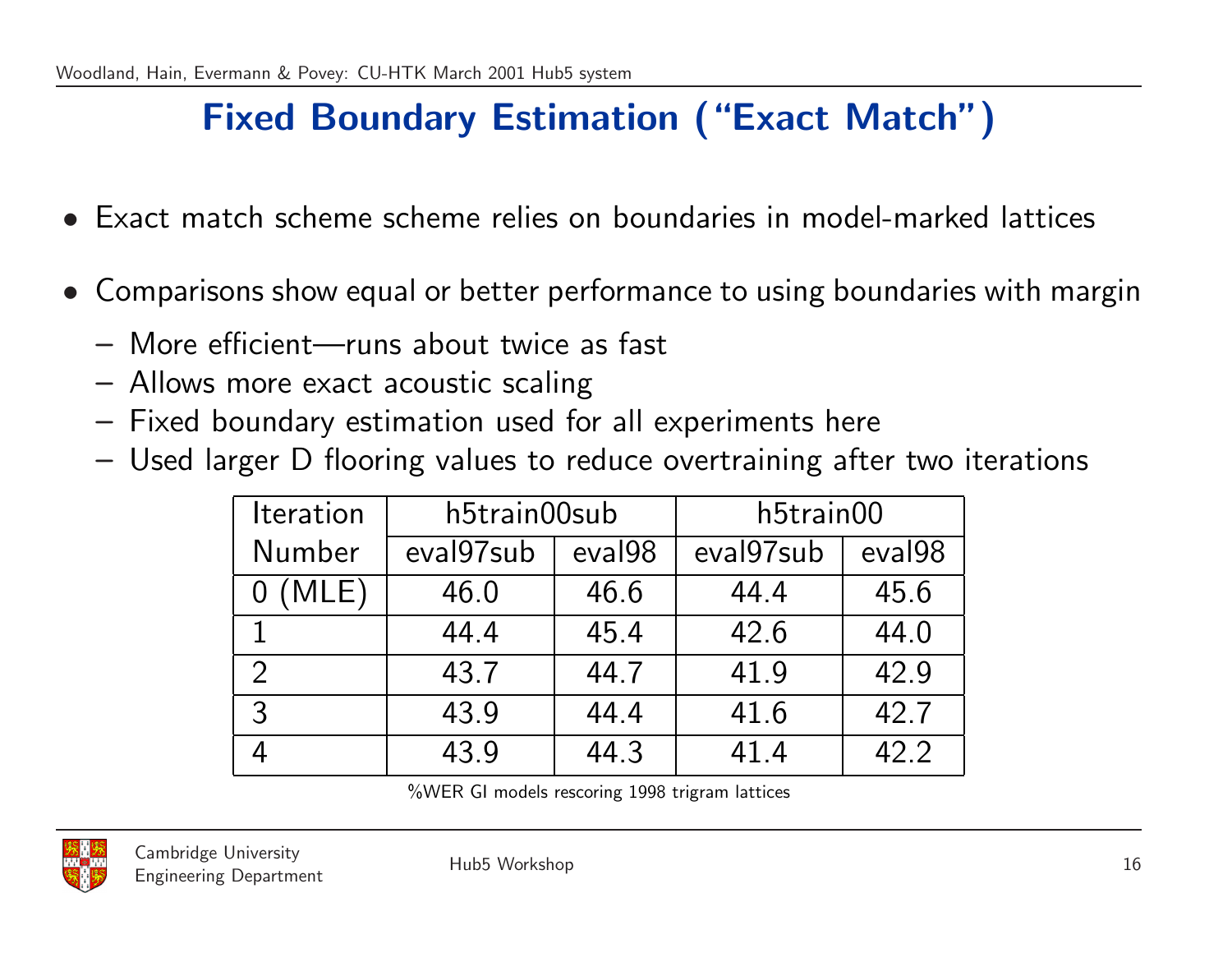## Interpolated Objective Functions

- Maximising MMIE criterion tends to over-train, especially for smaller data sets
- Alternative: use modified objective function that combines MLE and MMIE objective function: a type of "H-criterion"
- Function of the form  $\alpha F_{\text{MMIE}} + (1 \alpha) F_{\text{MLE}}$ . Typically  $\alpha$  in range 0.6-0.9
- Unlike pure MMIE, test data WER minimised as objective function maximised

|                                              | $\alpha$ = fraction MMIE |                                                                                                                                                       |      |      |  |  |
|----------------------------------------------|--------------------------|-------------------------------------------------------------------------------------------------------------------------------------------------------|------|------|--|--|
|                                              | 1.0                      | 0.9<br>$\begin{array}{c} 0.8 \end{array}$<br>$\begin{matrix} 0.7 \end{matrix}$<br>$\begin{array}{cc} \begin{array}{cc} \end{array} & 0.5 \end{array}$ |      |      |  |  |
| eval97sub   44.2   44.0   44.1   43.6   43.9 |                          |                                                                                                                                                       |      |      |  |  |
| eval98                                       | 44.3                     | 44.0                                                                                                                                                  | 44.0 | 44.2 |  |  |

%WER of h5train00sub models with H-criterion training

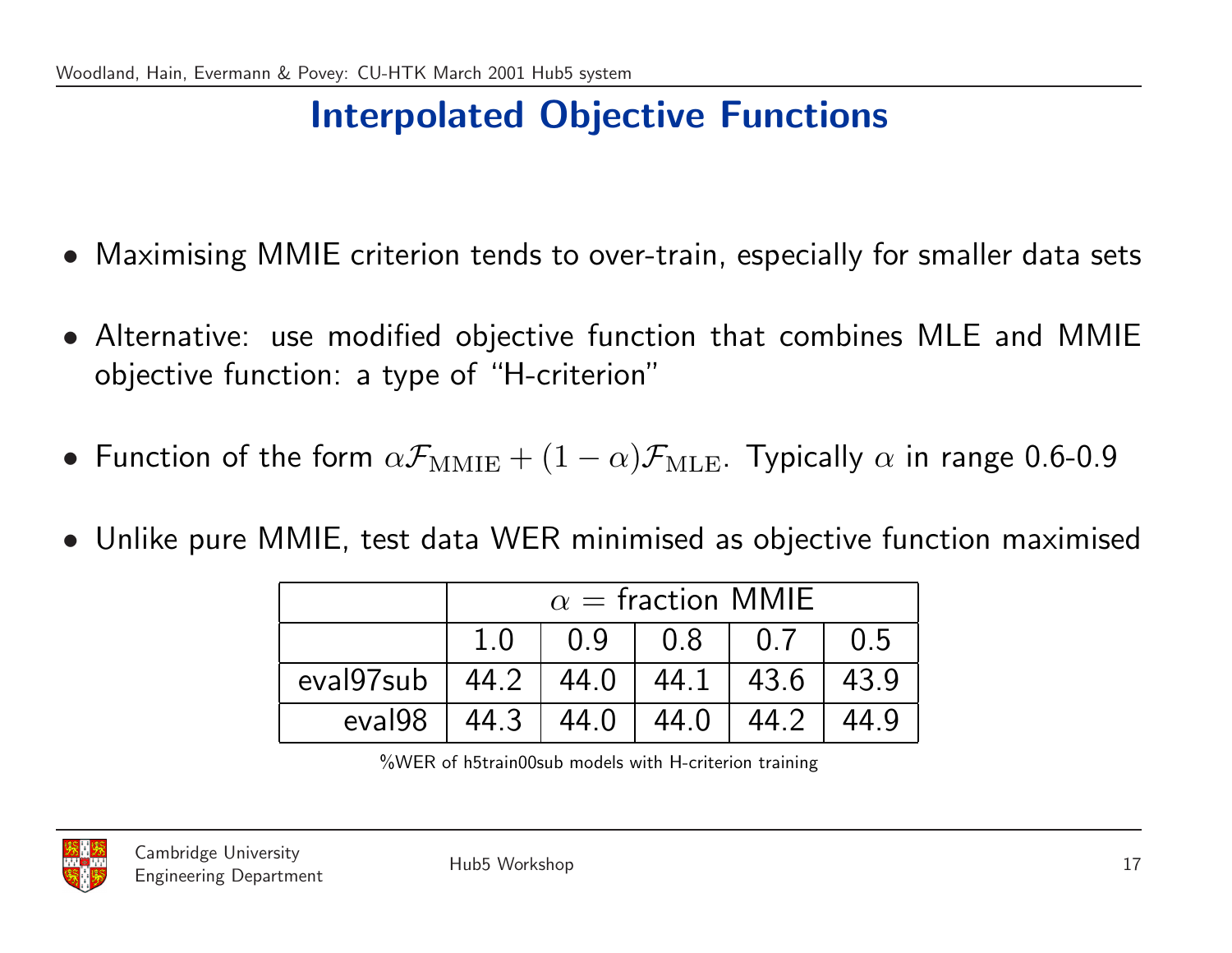#### MMIE Training for Gender Dependent Models

- Std method of training GD models starts from GI models
	- splits training data for male/female
	- update gender dependent mean and mix weights only
- Used H-criterion GD models with  $\alpha = 0.75$
- On eval97sub with h5train00sub training WER reduced from 43.7% after 3 iterations to 43.1% after 2 iterations of GD updating
- With h5train00 training only 0.1% reduction in WER from GD modelling
- MMIE GD models not used in 2001 eval system

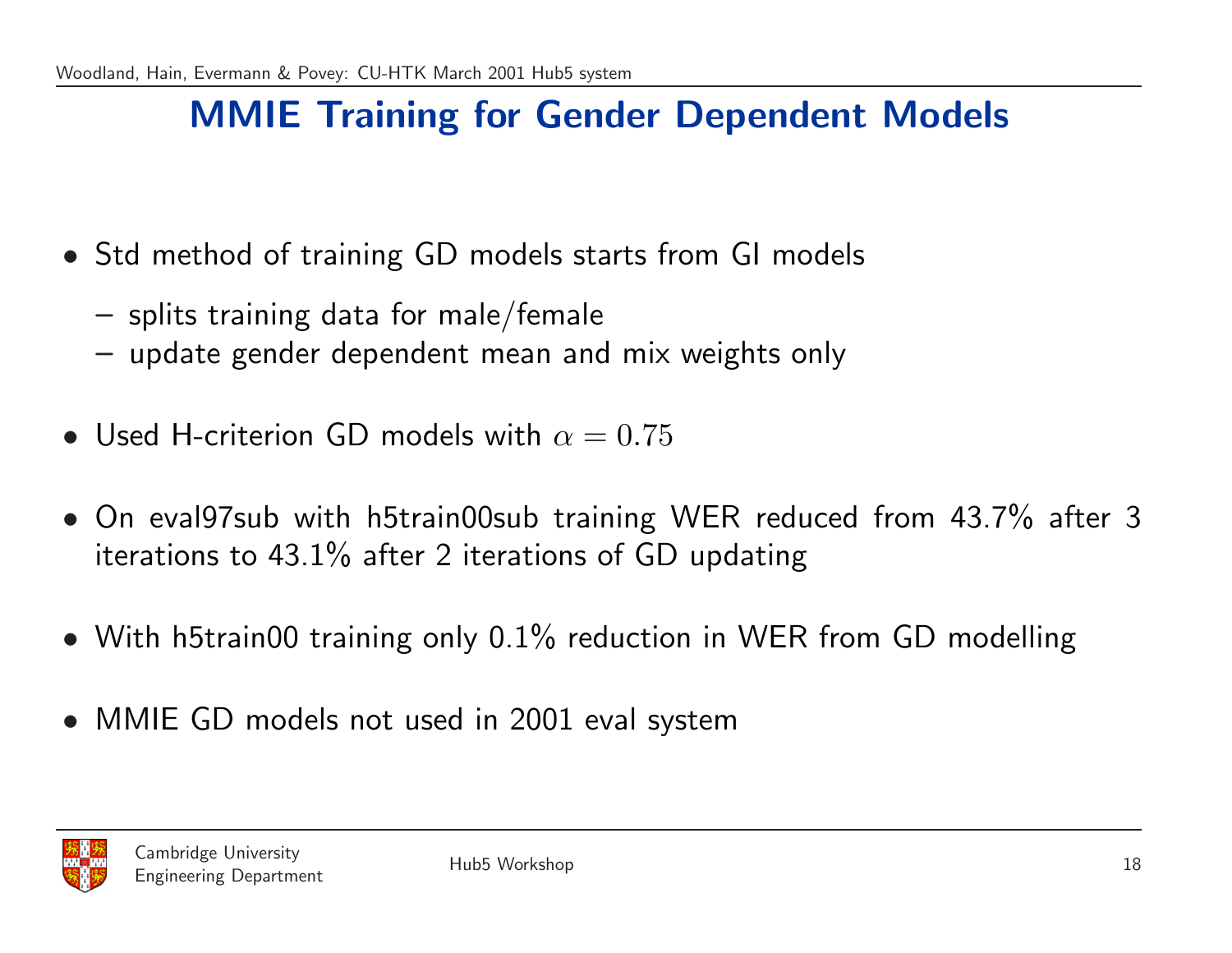### MMIE Training for Soft-Tied Models

- MLE models in 2000 evaluation system used soft-tying, but MMIE did not
- Initial investigations using h5train00sub triphones:
	- similar gains from soft-tying for MMIE as for MLE models
	- $-1\%$  reduction in WER on eval97sub and 0.5% on eval98
- Attempted to extend this to h5train00 using realigned lattices
	- improvements appeared to be very small on eval98
	- insufficient time to fully investigate
	- not used for MMIE models in 2001 eval system

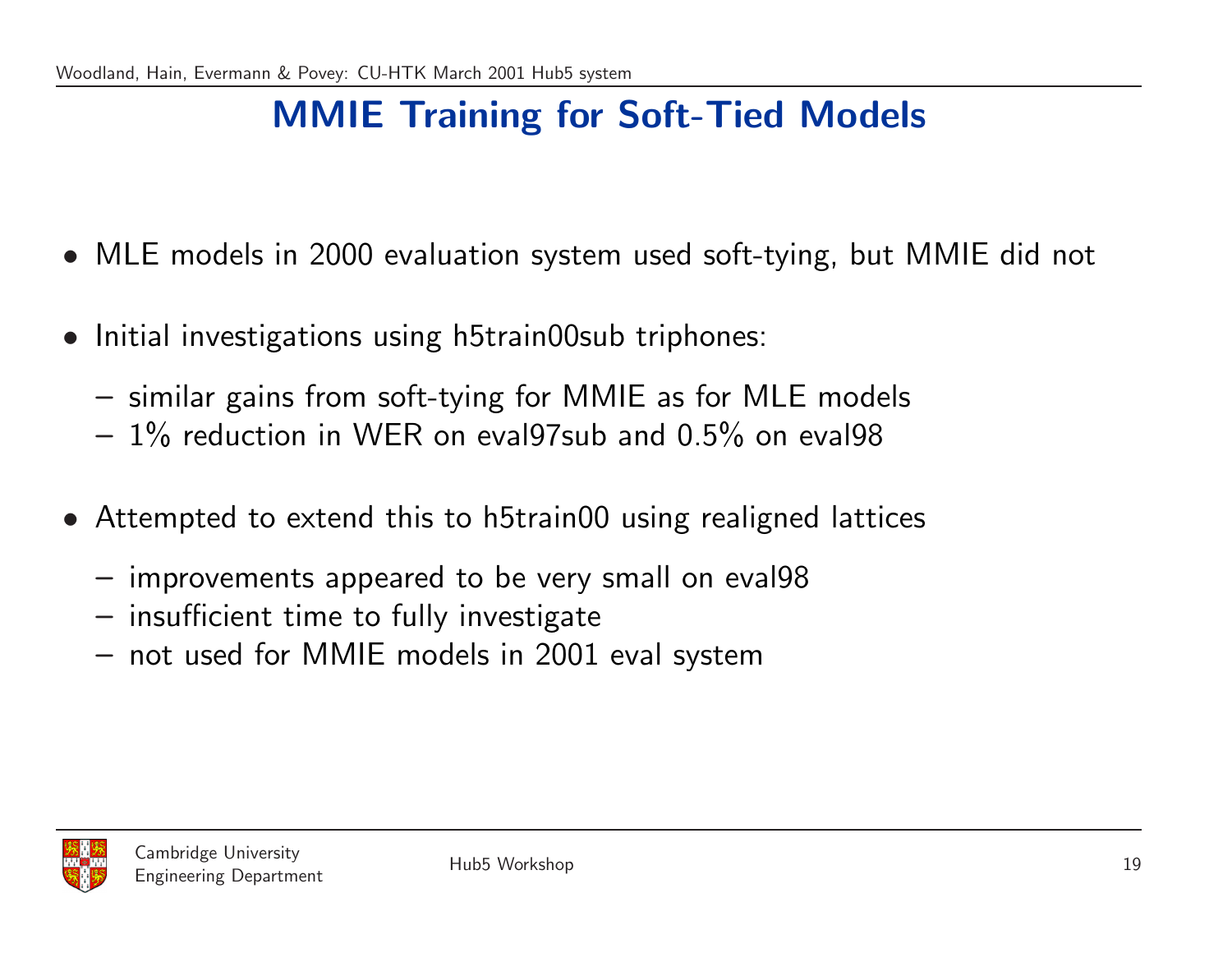### MMIE-based Model Alignments

- Regenerate model-marked lattices from MMIE-trained triphones/quinphones
- Continue MMIE training for several iterations

|               | triphones | quinphones |           |
|---------------|-----------|------------|-----------|
| Training type | eval97sub | eval98     | eval97sub |
| <b>MLE</b>    | 44.4      | 45.6       | 42.0      |
| 2000 MMIE     | 41.9      | 42.7       | 39.8      |
| fixed bound   | 41.4      | 42.2       | 39.2      |
| realigned     | 40.9      | 41.5       | 38.6      |

%WER rescoring 1998 tg lattices, h5train00 non-adapted models, quinphones also use pronunciation probabilities

- More than 1% total reduction in WER due to new model training
- MMIE models now 3.4% to 4.1% better than MLE

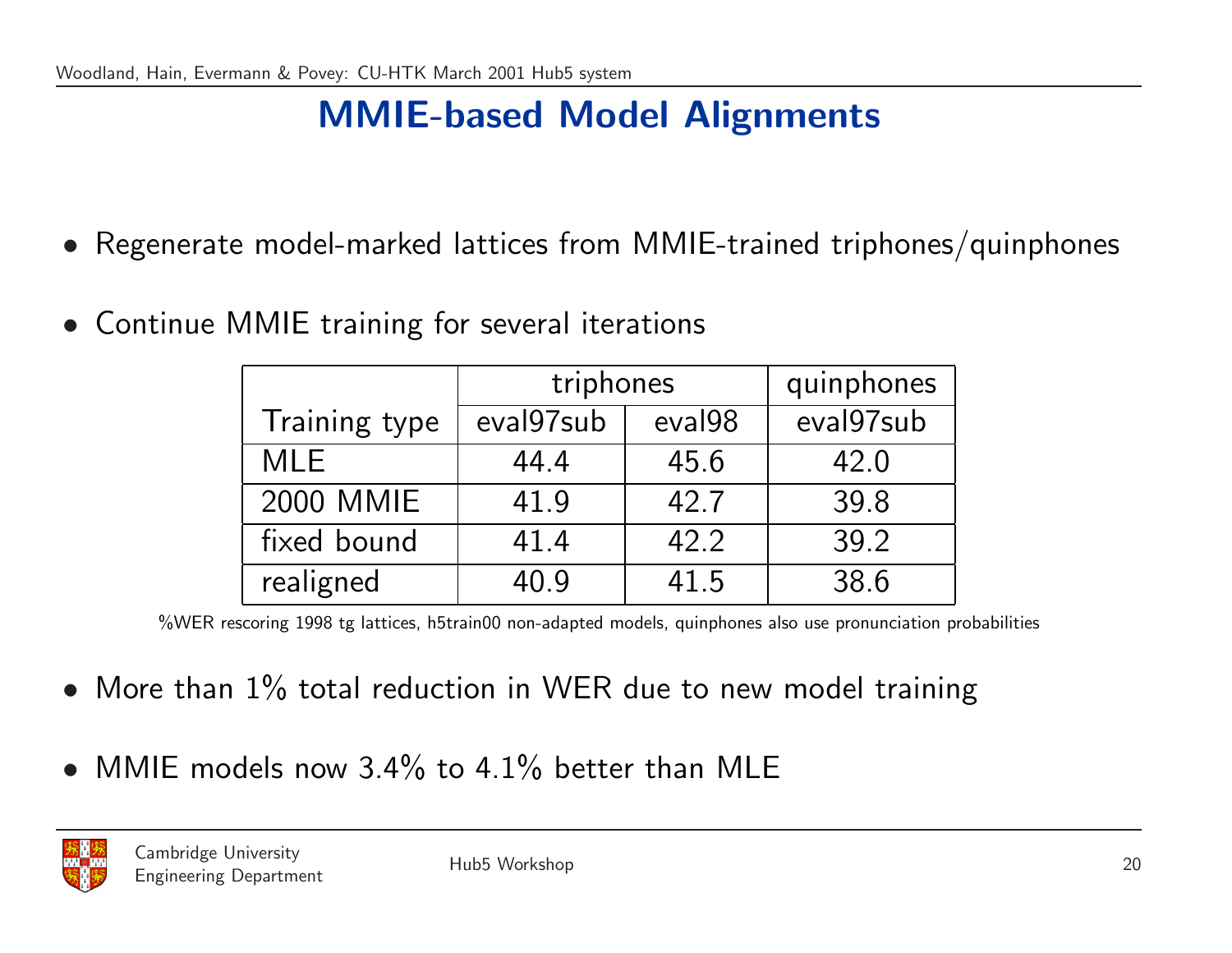## Summary of MMIE Developments

- Lattice MMIE using fixed boundaries
- Use slower convergence—typically used 4 iterations
- Can use interpolated objective function to aid generalisation: more important with smaller training sets
- Worthwhile benefits from gender dependent models and soft-tying on 68 hour training appears not to scale to 265 hours: hence still using vanilla GI MMIE models
- Realigning lattices helps: overall MMIE triphones are 1-1.2% lower WER and quinphones 1.2% lower WER than 2000 evaluation MMIE models.

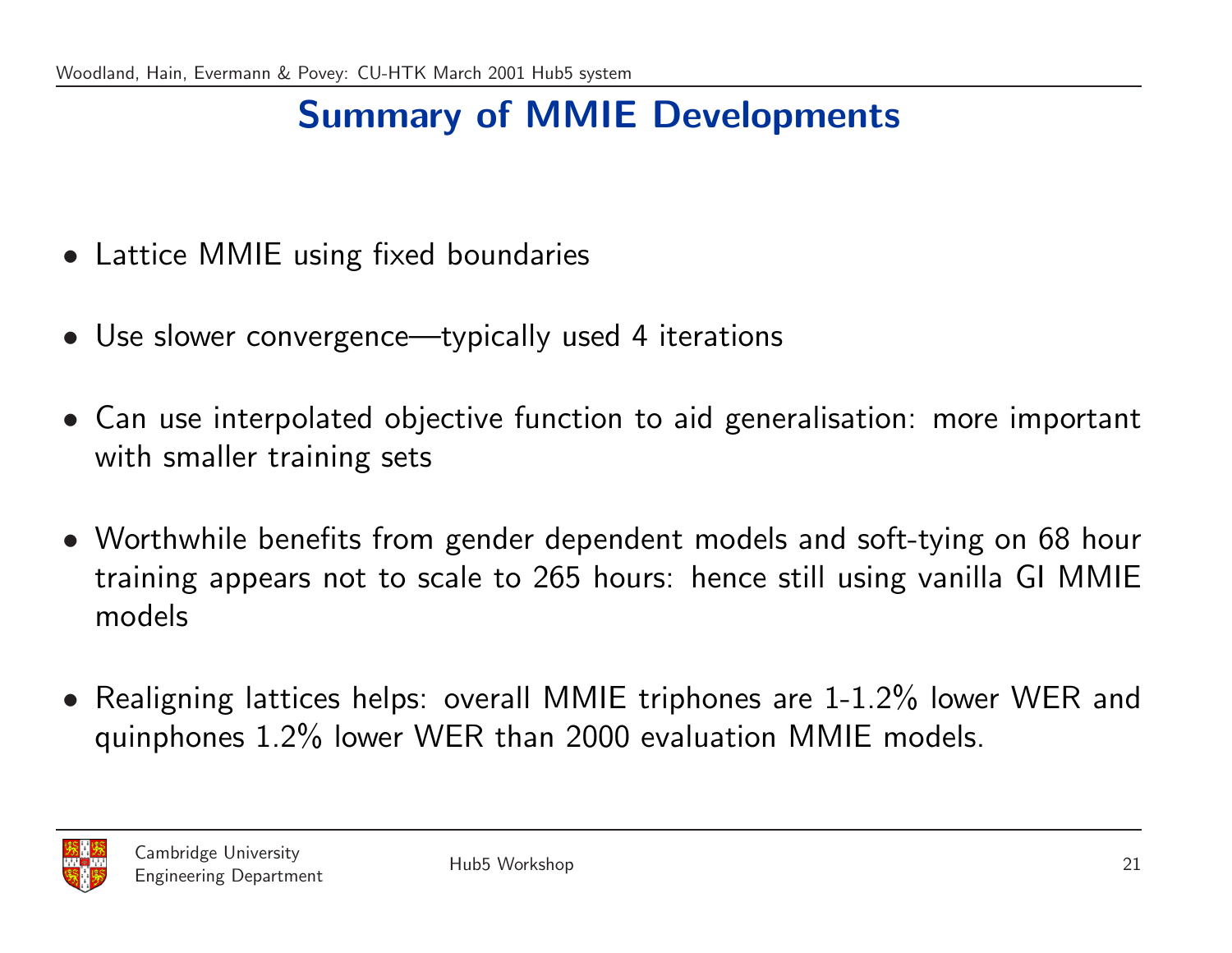## Lattice MLLR

- Unsupervised MLLR requires a transcription from a recogniser
	- transcription assumed correct
	- used to derive a single model sequence for MLLR forward-backward pass
- Gains from adaptation reduced due to supervision errors
	- Can estimate fewer transform parameters
	- Effect is most important when adaptation needed most!
- Lattice MLLR (Uebel & Woodland, ICASSP 2001) uses a recognition lattice for forward-backward pass rather than single model sequence
	- Take into account all model sequences found in lattice weighted by posterior probability
	- Use acoustic scaling to broaden posterior as for MMIE
	- Similar principles to Padmanabhan, Saon & Zweig, ASR 2000.

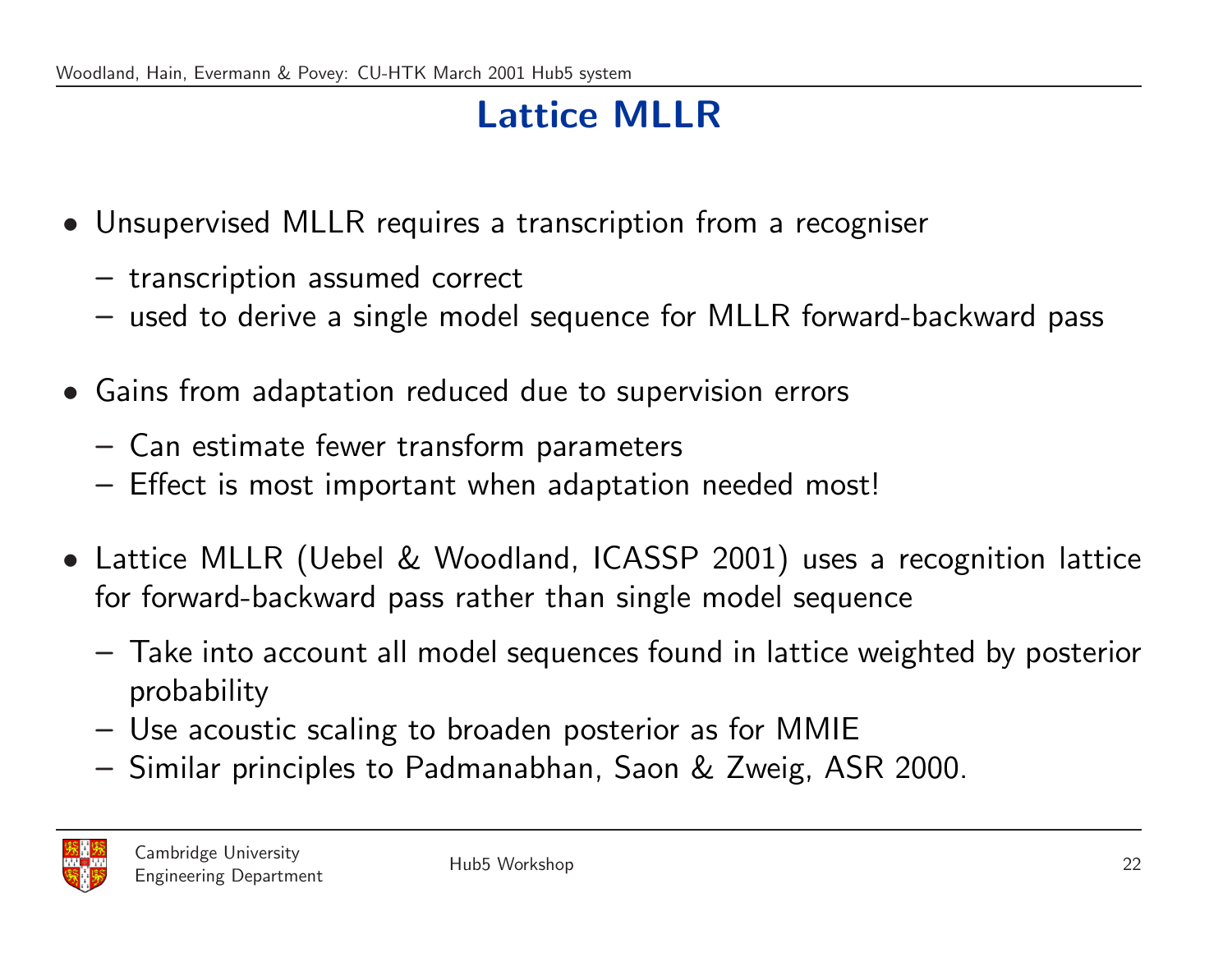#### Lattice MLLR: Triphone Results

- Triphone MMIE models on eval98 set using 2000 system and lattices
- Generate phone-marked lattices once and iteratively update MLLR transforms in sequence 1,2,4,8 MLLR transforms
- Iteratively update FV transform: true interleaved updates of MLLR and FV transforms

|              | $#MLLR(+FV)$ | %WER (Viterbi) | %WER (Conf-Net) |
|--------------|--------------|----------------|-----------------|
| std MLLR     |              | 38.7           | 37 1            |
| lattice MLLR |              | 38.5           | 36.9            |
| lattice MLLR |              | 38.2           | 36.7            |
| lattice MLLR |              | 38.0           | 36.6            |
| lattice MLLR |              | 37 7           | 367             |

%WER on eval98: iterative lattice MLLR vs std MLLR

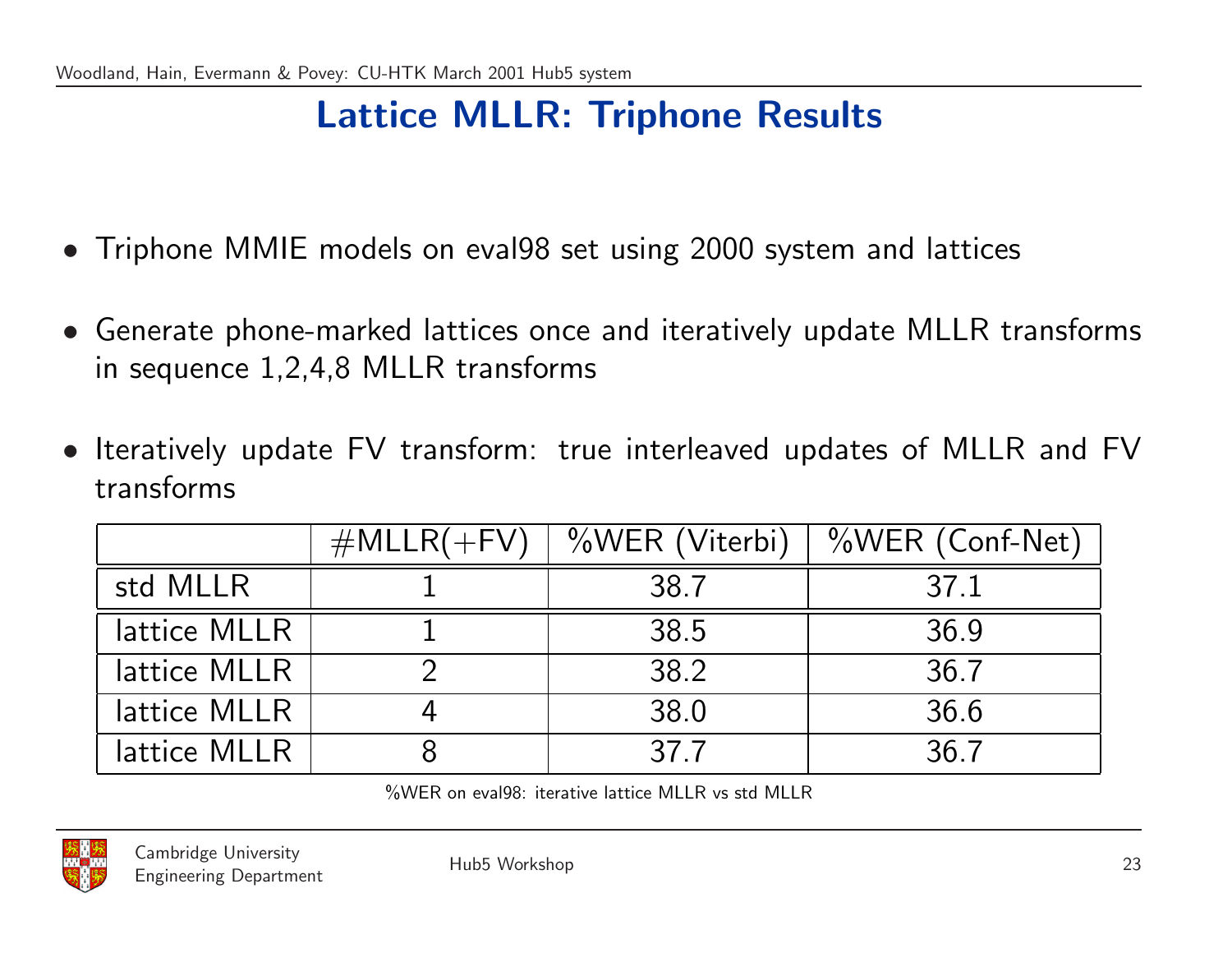#### Lattice MLLR: Triphone Dev Results

| $\#\textsf{MLLR}$ | FV iterative | Swbd1 | Swbd2 | Swbd2 cell | Total |
|-------------------|--------------|-------|-------|------------|-------|
|                   |              | 18.8  | 34 3  | 34.7       | 29.2  |
|                   |              | 18.7  | 34.2  | 34.4       | 29.0  |
|                   |              | 18.8  | 33.9  | 34.3       | 28.9  |
|                   |              | 18.7  | 34.0  | 34 3       | 28.9  |
|                   |              | 18.6  | 34.0  | 34.5       | 28.9  |

%WER (confnet) on dev01sub: single vs iterative FV estimation

- Iterative estimation of FV transform not required
- 2001 system used up to 4 MLLR transforms with FV transform estimated once

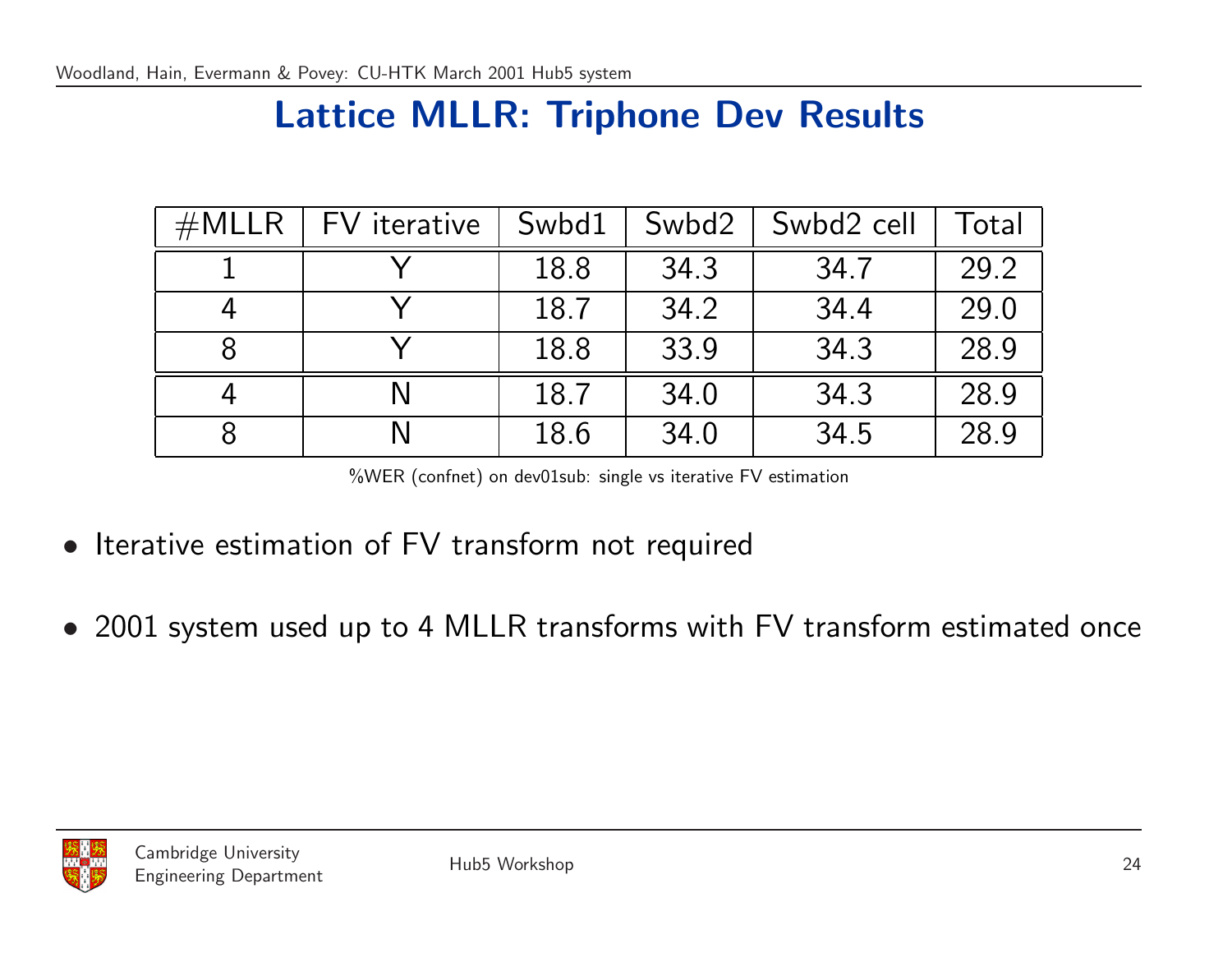#### Resegmentation of Audio Data

- Concerned that MSU-style silence "bracketing" (0.5s) would effect normalisation factors relative to training
	- silence at segment boundaries reduced to 200ms
- Initially investigated VTLN: implementation very stable wrt amount of silence
- Cepstral Mean/Variance normalisation is more of an issue
	- re-segment test data using same rules as training
	- use aligned P1 output for segmentation points
	- $-$  re-compute mean/variance normalisation factors
- Investigated effect of re-segmentation on adapted and non-adapted models

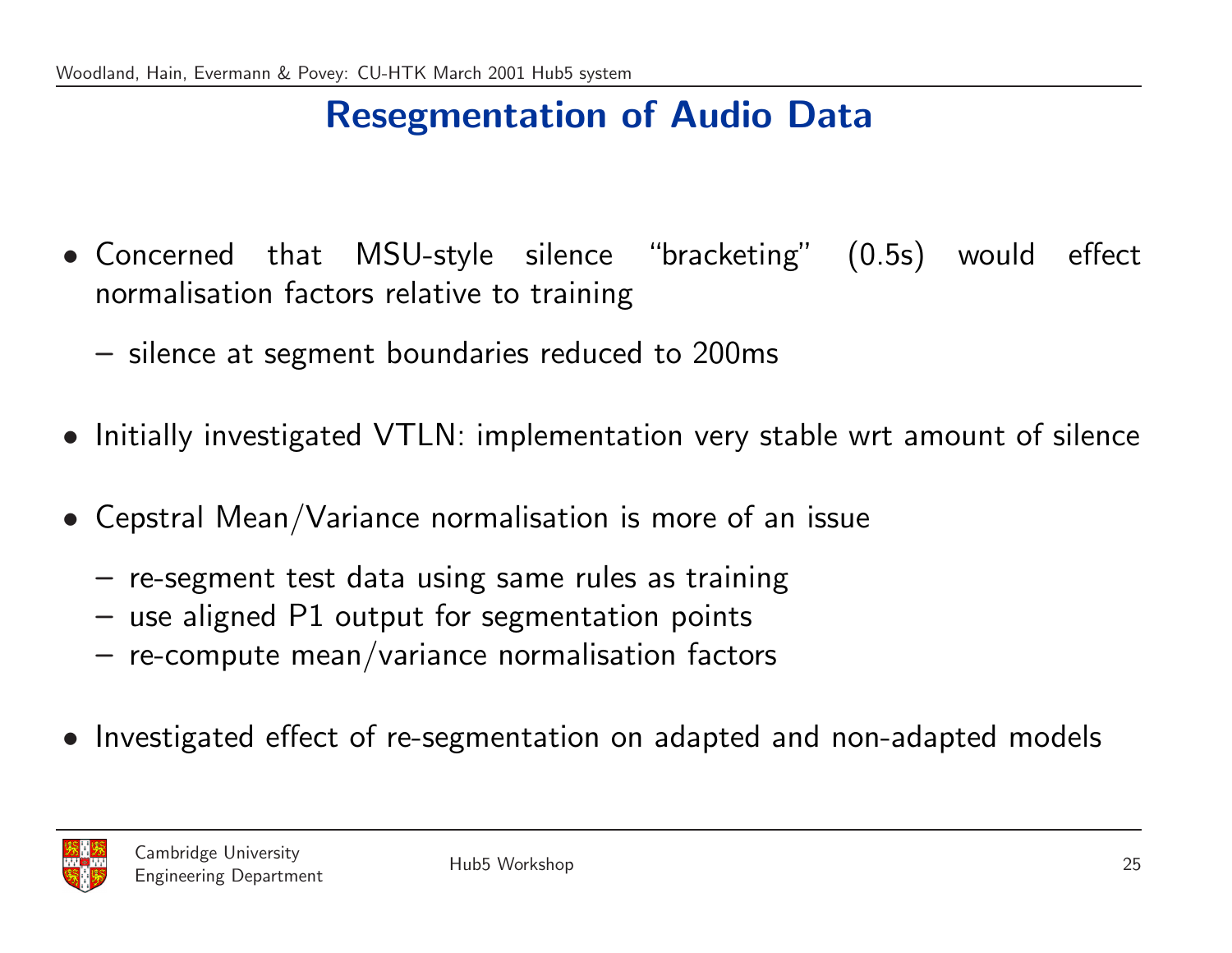#### Resegmentation of Audio Data: Results

|                           | <b>MLLR</b> | dev01-cellular | $eval00$ -sw $1$ |
|---------------------------|-------------|----------------|------------------|
| original seg              |             | 42.4           | 26.2             |
| new seg for normalisation |             | 41 2           | 25.1             |
| original seg              |             | 39.2           |                  |
| new seg for normalisation |             | 38.6           |                  |

%WER 2000 MMIE/VTLN models models, tg LM

- More than 1% abs reduction in WER without adaptation for mismatched training/test segmentation
	- variance normalisation is rather sensitive to segmentation!
- Considerably smaller improvement when using adaptation
- Negligible impact on eval98

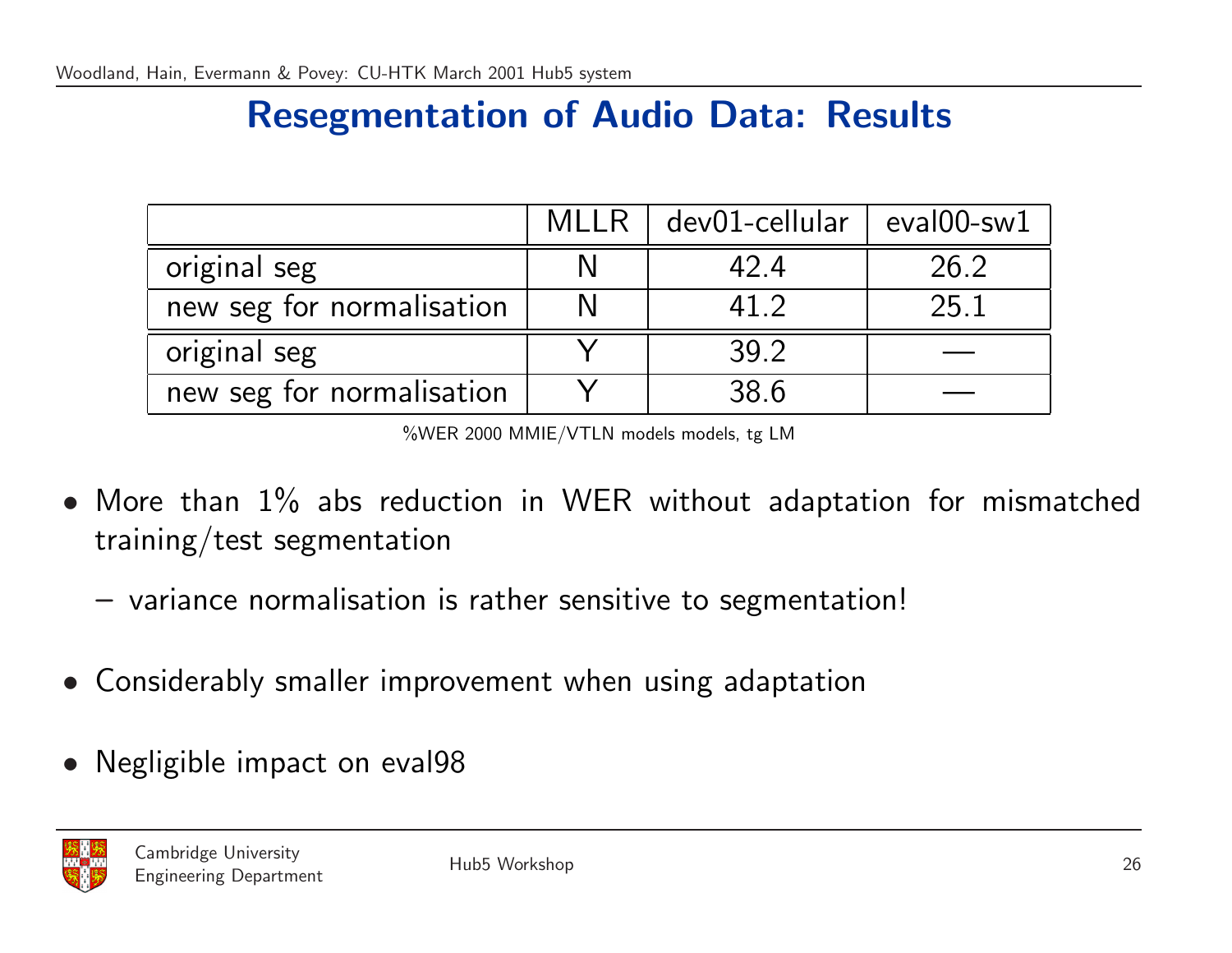### 2001 system – Lattice Generation

- Stages similar to last year
- New MMIE models
- Normalisation after resegmentation based on P1 output



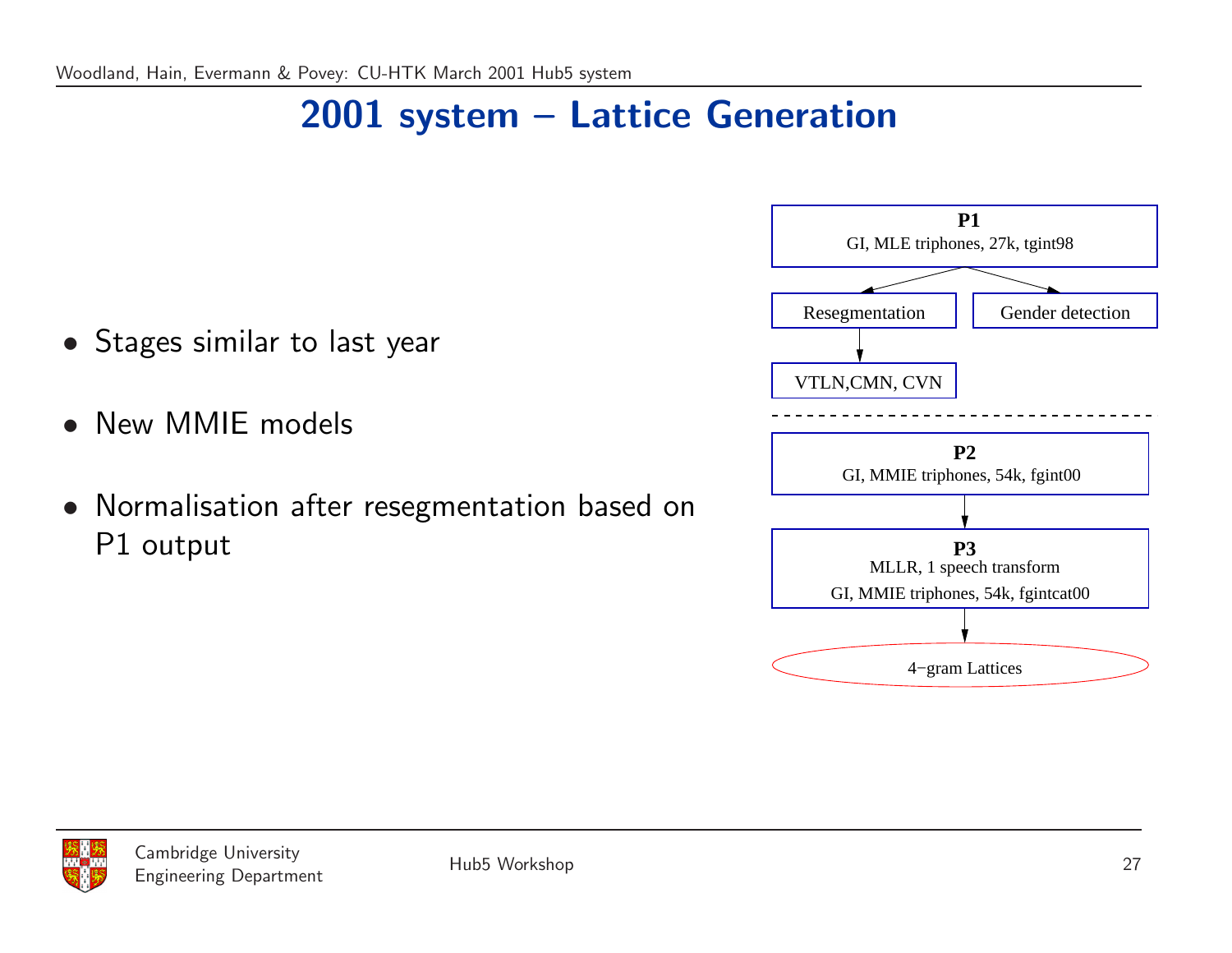#### 2001 system – Rescoring & Combination

• MLLR in rescoring replaced by iterative Lattice MLLR (4 transforms)

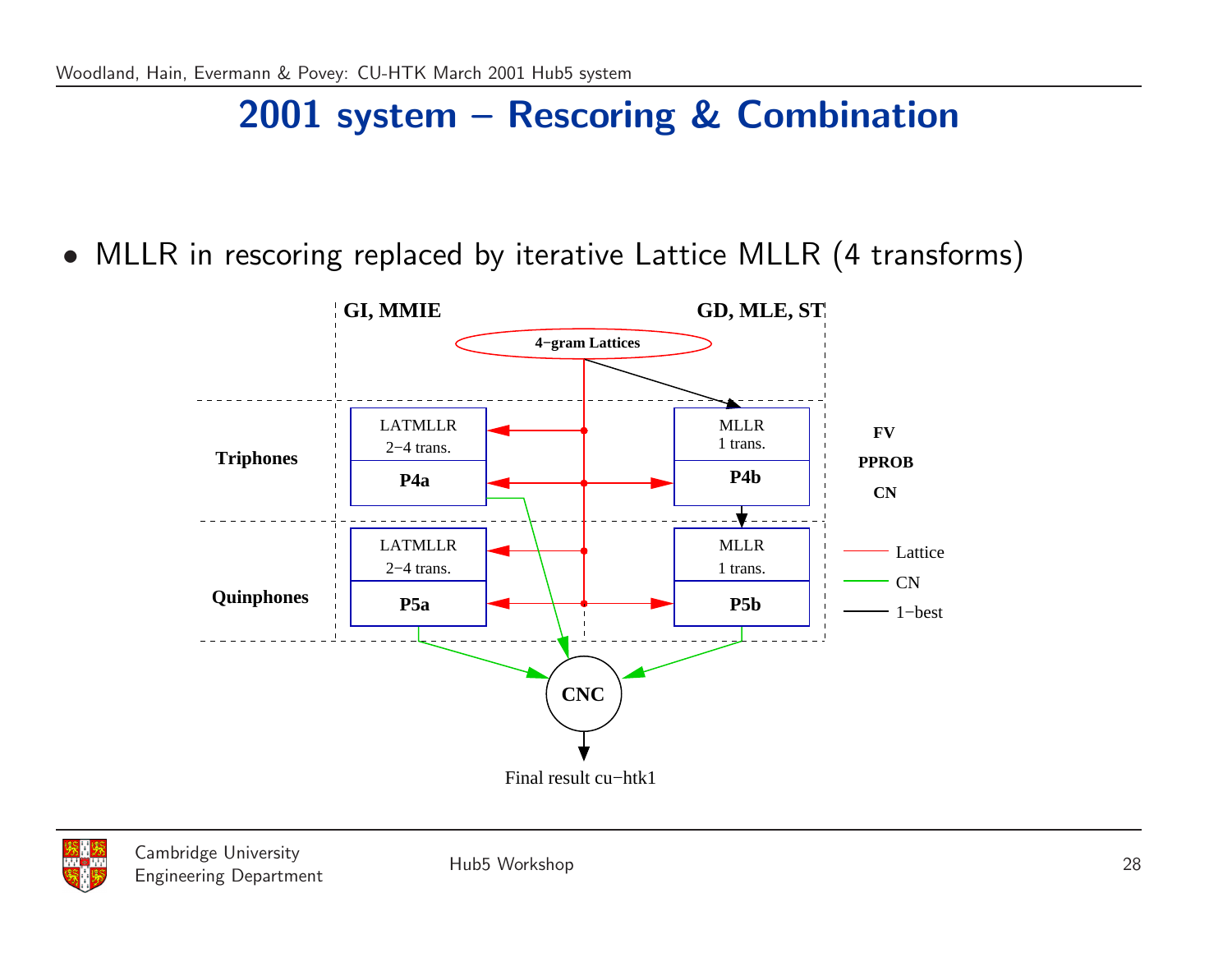#### Results on dev01 set

|                  |                 | Swbd1 | Swbd2 | Swbd2 cell | Total |
|------------------|-----------------|-------|-------|------------|-------|
| P <sub>1</sub>   | VTLN/gender det | 31.7  | 46.9  | 48.1       | 42.1  |
| P <sub>2</sub>   | initial trans.  | 23.5  | 38.6  | 39.2       | 33.7  |
| P <sub>3</sub>   | lat gen         | 21.1  | 36.0  | 36.7       | 31.2  |
| P <sub>4</sub> a | MMIE tri        | 20.0  | 33.5  | 34.0       | 29.1  |
| P <sub>4</sub> b | MLE tri         | 21.3  | 35.0  | 35.4       | 30.5  |
| P <sub>5</sub> a | MMIE quin       | 19.8  | 33.2  | 33.4       | 28.7  |
| P <sub>5</sub> b | MLE quin        | 20.2  | 34.0  | 34.2       | 29.4  |
| <b>CNC</b>       | $P5a+P4a+P5b$   | 18.3  | 31.9  | 32.1       | 27.3  |
| Rover            | vote            | 18.9  | 32.5  | 32.6       | 27.9  |
| Rover            | conf            | 18.6  | 32.3  | 32.4       | 27.6  |

%WER on dev01 for all stages of 2001 system

• final confidence scores have NCE 0.254

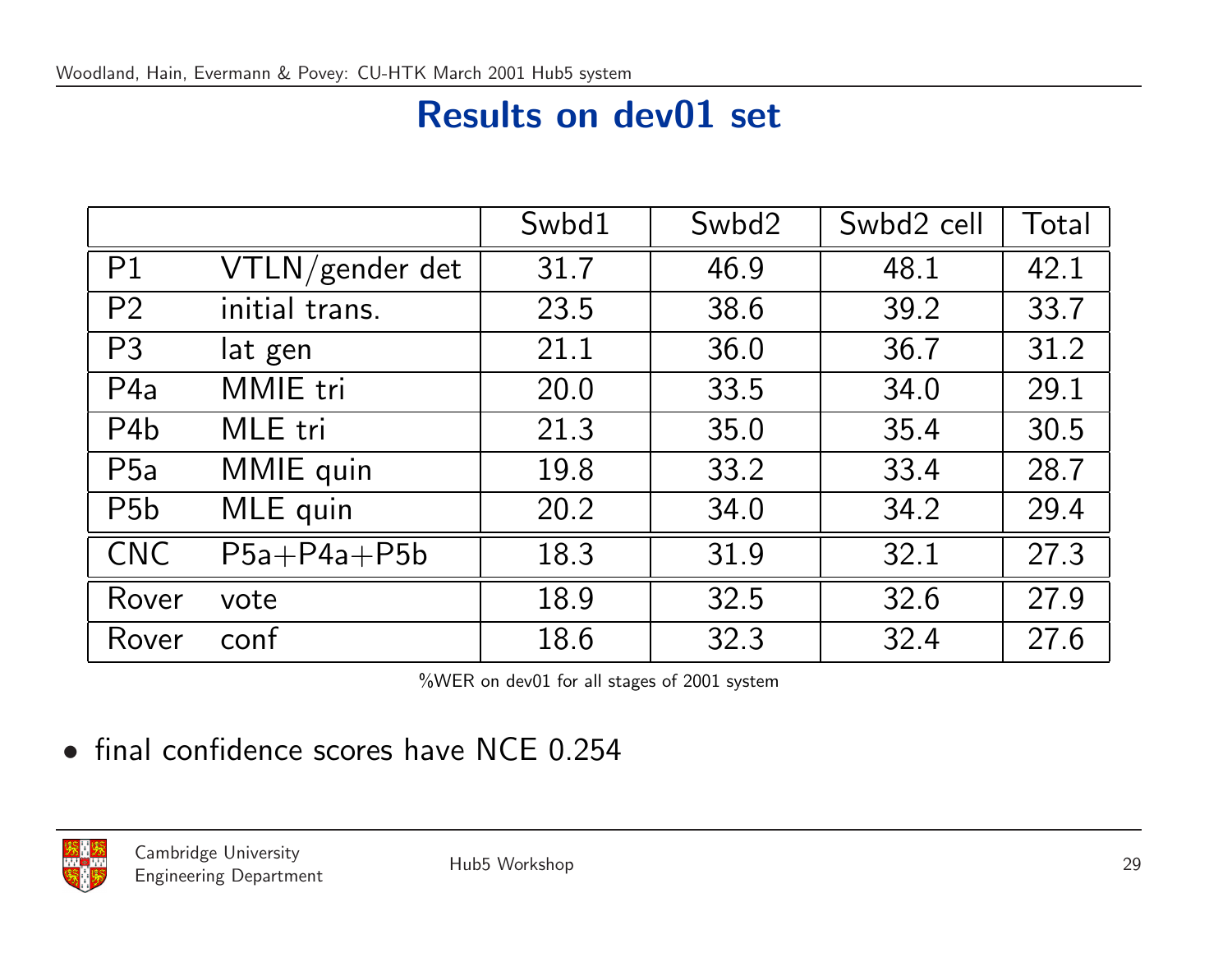#### Results on eval01 set

|                  |                 | Swbd1 | Swbd2 | Swbd2 cell | Total |
|------------------|-----------------|-------|-------|------------|-------|
| P <sub>1</sub>   | VTLN/gender det | 31.9  | 39.2  | 45.5       | 39 1  |
| P <sub>2</sub>   | initial trans.  | 24.3  | 29.9  | 36.6       | 30.4  |
| P <sub>3</sub>   | lat gen         | 22.5  | 27.8  | 33.9       | 28.2  |
| P <sub>4a</sub>  | MMIE tri        | 21.3  | 26.3  | 31.6       | 26.5  |
| P <sub>4</sub> b | MLE tri         | 22.6  | 27.8  | 32.9       | 27.9  |
| <b>P5a</b>       | MMIE quin       | 21.5  | 26.1  | 30.8       | 26.2  |
| P <sub>5</sub> b | MLE quin        | 21.3  | 26.7  | 32.0       | 26.8  |
| <b>CNC</b>       | $P5a+P4a+P5b$   | 19.8  | 24.5  | 29.2       | 24.6  |
| Rover            | vote            | 20.1  | 25.2  | 30.2       | 25.3  |
| Rover            | conf            | 19.9  | 24.6  | 29.8       | 24.9  |

%WER on eval01 for all stages of 2001 system

• final confidence scores have NCE 0.294

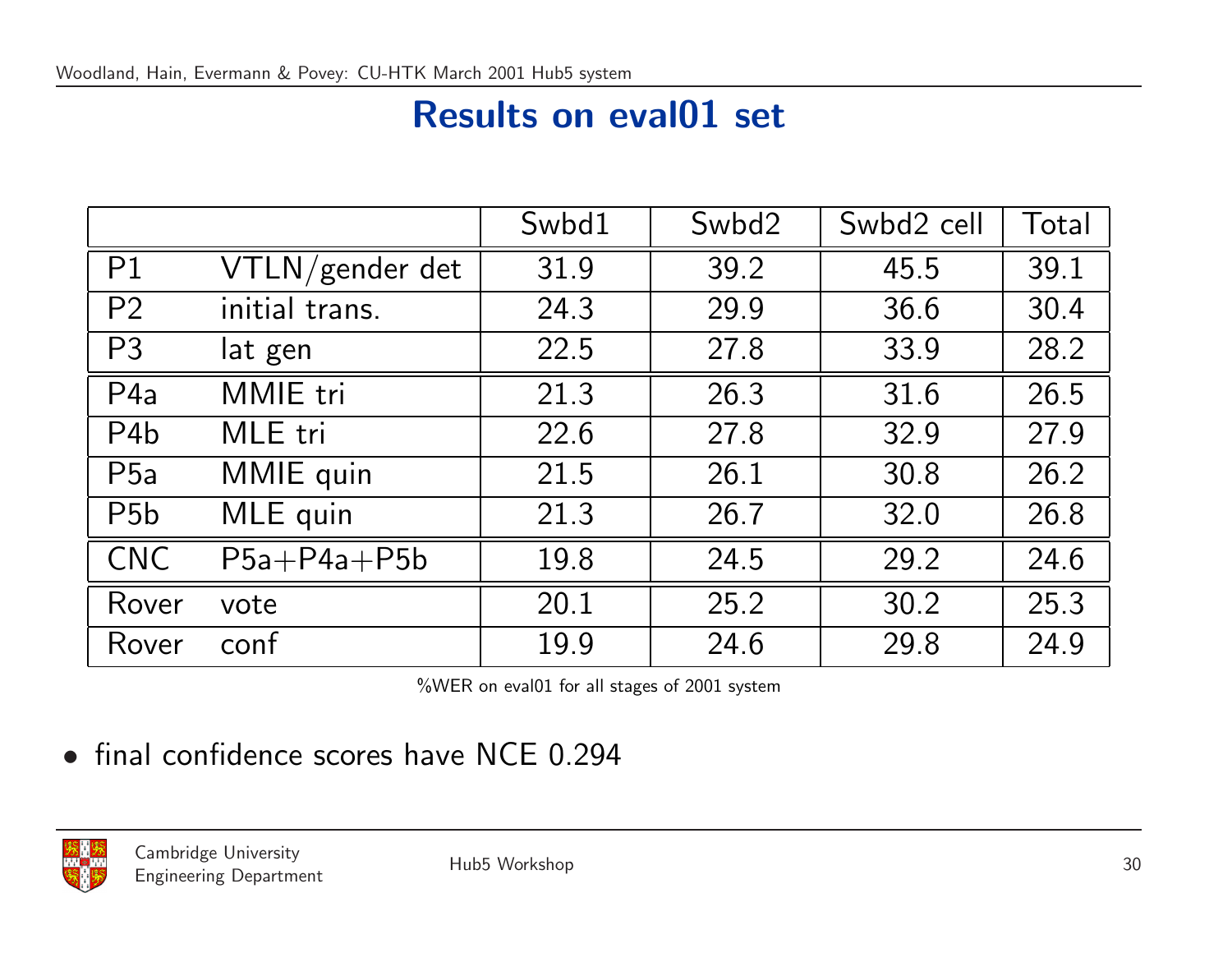### Lattice MLLR & System combination

- Effect of lattice MLLR for quinphone models
	- Compare with std iterative MLLR based on triphone output.
	- Lattice MLLR is much more independent of previous stages
	- No cross-system adaptation effects
	- Possible explanation for relatively little gain from quinphones
- Include the effects of confusion networks and system combination.
- Results on dev01sub
	- cross-system adaptation important for quinphones
	- system combination means that single best quinphone system less important!

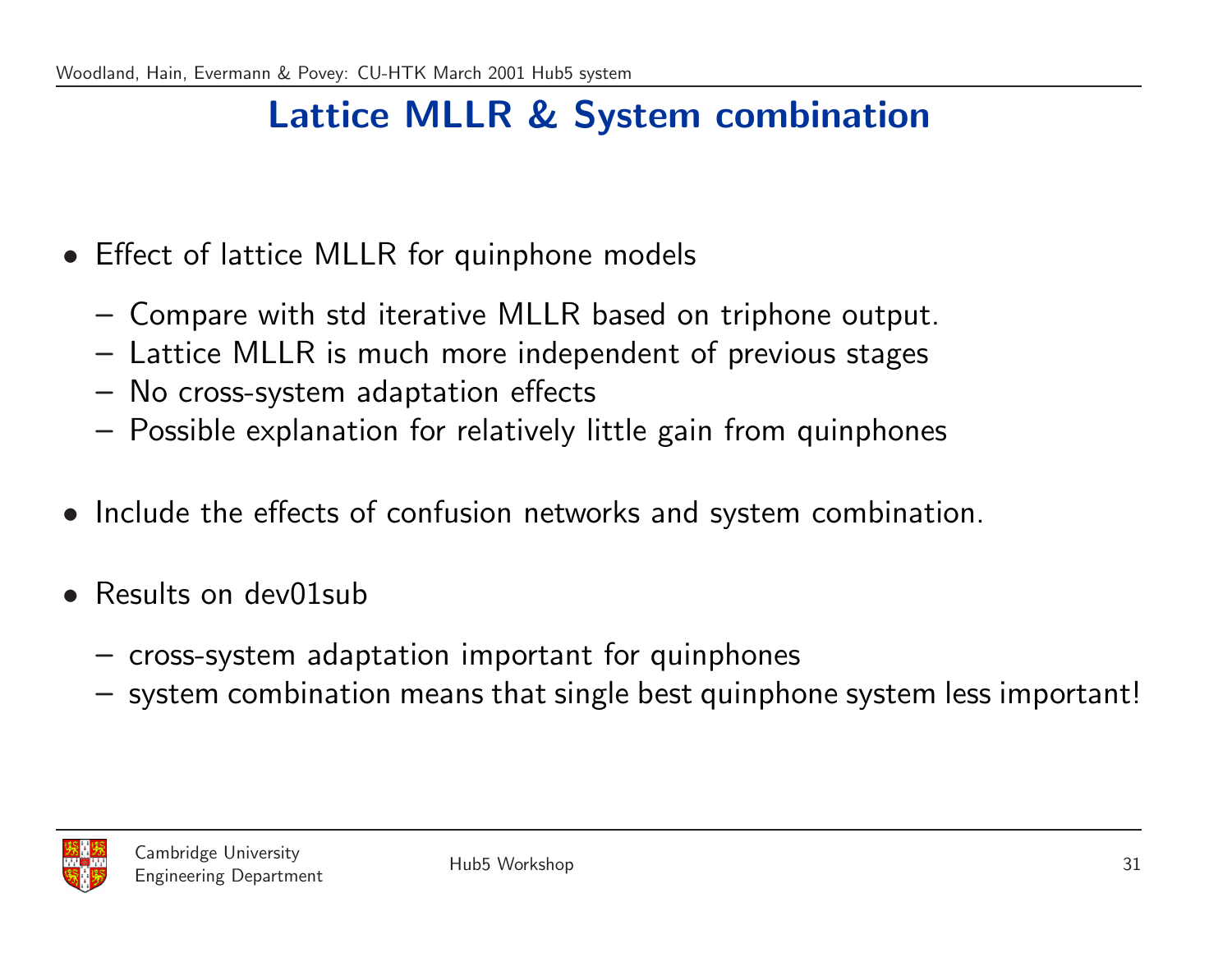#### Quinphone Lattice MLLR & System Combinations

|                |                       | $#MLLR(+FV)$ | $\%$ WER (Vit) | $\%$ WER (CN) |
|----------------|-----------------------|--------------|----------------|---------------|
|                | lattice MLLR (P5a-1)  |              | 30.2           | 29.1          |
| Q <sub>2</sub> | std MLLR (tri adapt)  |              | 29.9           | 28.6          |
| Q <sub>3</sub> | lattice MLLR          |              | 29.9           | 28.8          |
| Q <sub>4</sub> | std MLLR (quin adapt) |              | 29.5           | 28.5          |

%WER on dev01sub for MMI quinphone models

|                  | Swbd1 | Swbd2 | Swbd2 cell | Total           |
|------------------|-------|-------|------------|-----------------|
| $Q1 + P4a + P5b$ | 16.9  | 32.5  | 32.8       | 27 <sup>3</sup> |
| $Q2 + P4a + P5b$ | 17.0  | 32.4  | 32.7       | 27.3            |
| $Q3 + P4a + P5b$ | 17.1  | 32.5  | 32.6       | 27.3            |
| $Q4 + P4a + P5b$ | 17.0  | 32.5  | 32.6       | 27.3            |

%WER on dev01sub for various adapted quinphone combinations

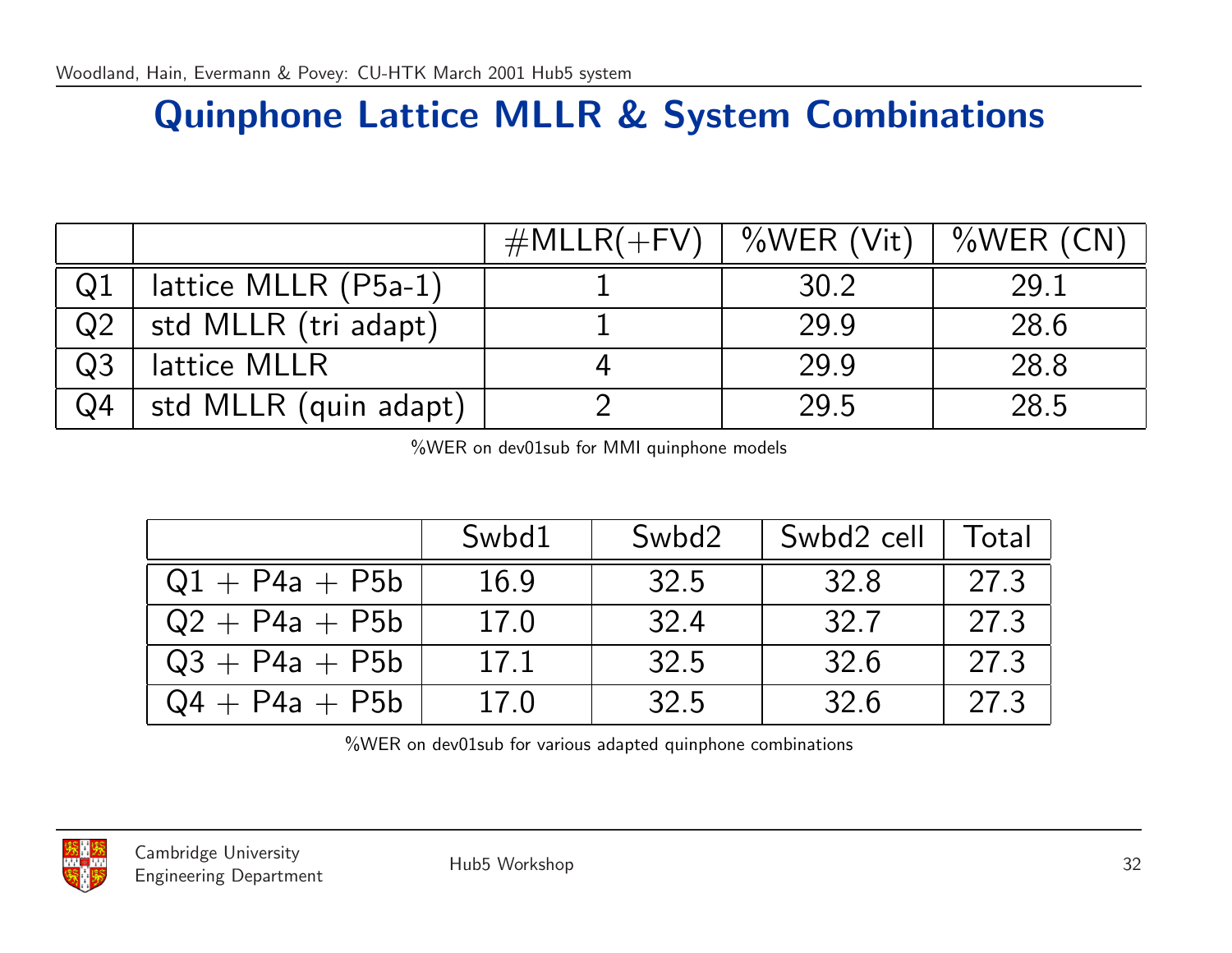## Computation

| Pass             | Speed $(xRT)$ | Memory (MB) |
|------------------|---------------|-------------|
| P <sub>1</sub>   | 12            | 357         |
| P <sub>2</sub>   | 13            | 280         |
| P <sub>3</sub>   | 39            | 335         |
| P4a              | 30            | 280         |
| P <sub>4</sub> b | 34            | 299         |
| <b>P5a</b>       | 27            | 380         |
| P <sub>5</sub> b | 36            | 391         |

Times based on Pentium III 1GHz

- MLLR/Full-Variance 4xRT
- Time marked lattices for LatMLLR (tri+quin) 48xRT+43xRT
- Lattice MLLR/Full-Variance 10xRT
- Overall 298xRT

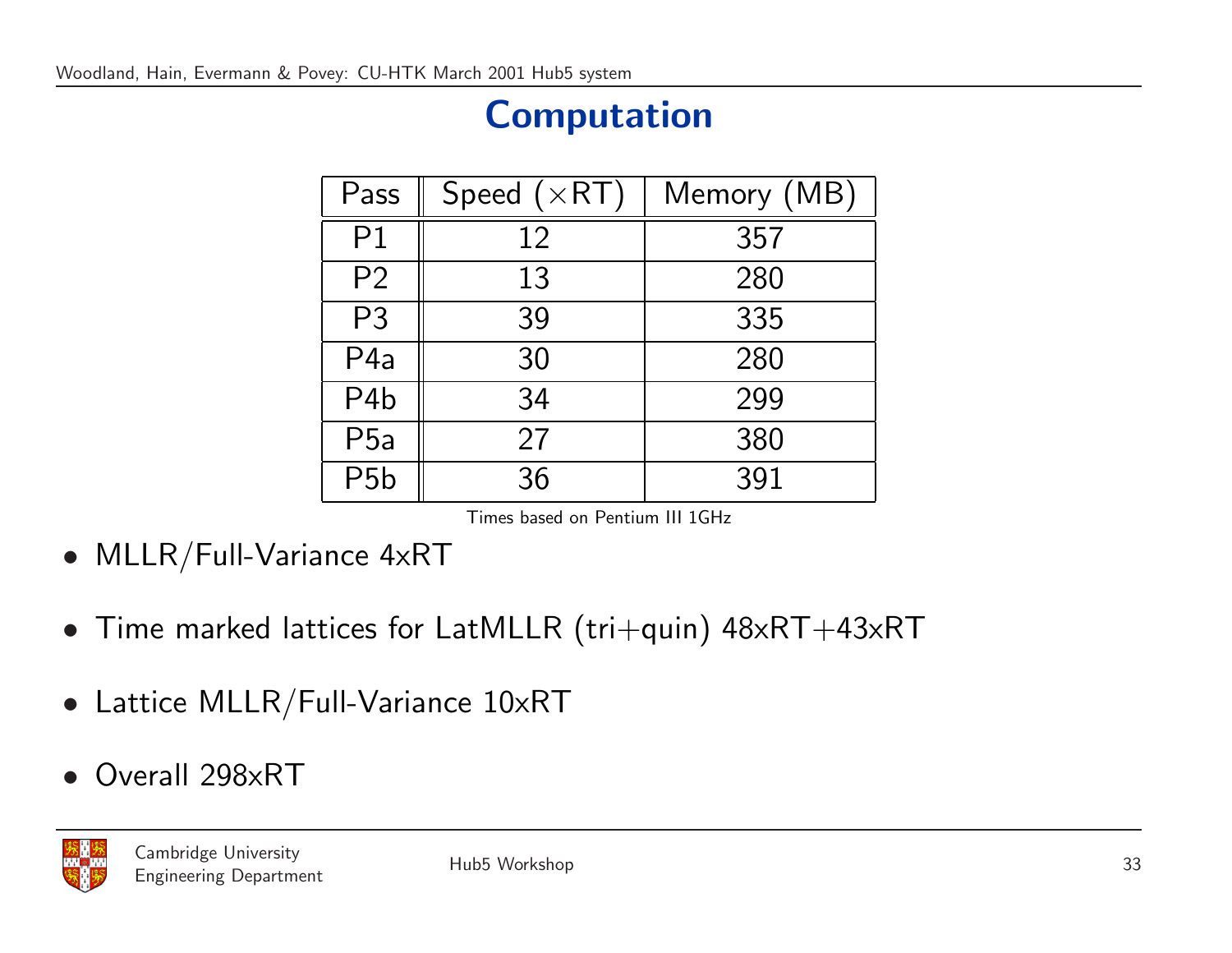## Faster Contrast

- Contrast cuhtk2 is first part of the full system
- Confusion network output of P3 lattices (only MMIE models)
- No rescoring with multiple models, LatMLLR or sys combination
- Runs in a fraction of the time of cuhtk1 (65xRT vs. 298xRT)

|        |      |      | Swbd1   Swbd2   Swbd2 cell   Total   NCE |                |               |
|--------|------|------|------------------------------------------|----------------|---------------|
| cuhtk1 | 19.8 | 24.5 | 29.2                                     | $24.6$   0.294 |               |
| cuhtk2 | 21.6 | 27.0 | 32.6                                     | 27.2           | $\vert$ 0.308 |

%WER on eval01 for primary and contrast systems

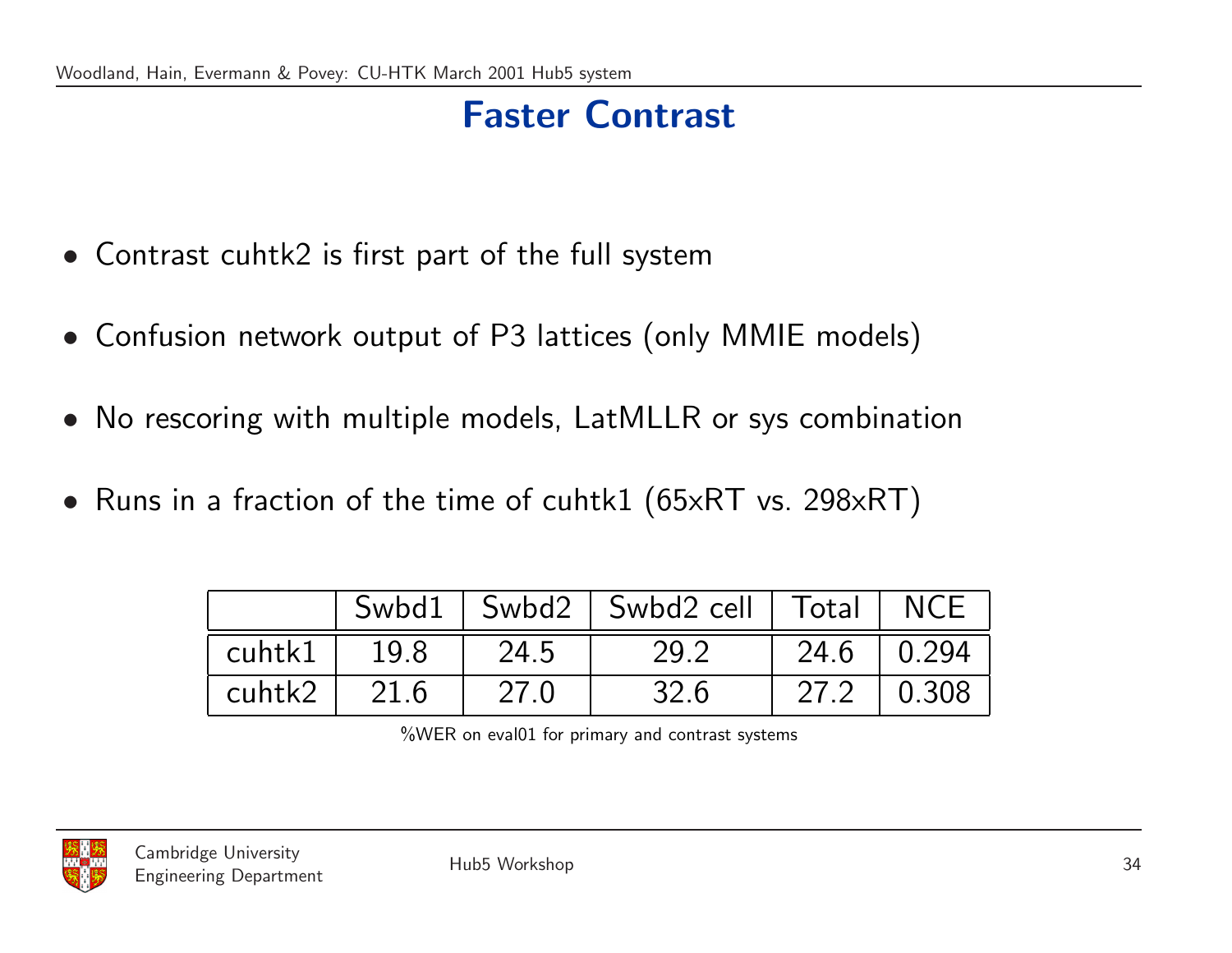### **Conclusions**

- Improved MMIE training 1% abs lower WER
- Improved adaptation using Lattice MLLR
	- $-$  Allows use of more transforms improvements of 1-best decoding  $1\%$  abs
	- Doesn't exploit cross-adaptation effects and overall probably little win
- Re-segmentation for improved normalisation 0.1-0.7% better with adaptation
- Overall system improvement
	- $-1\%$  improvement over 2000 system: rather less than sum of parts!
	- Still lowest overall WER
- Faster contrast system
	- no rescoring passes and sys combination still yields competitive system
	- $-$  improved 1.5% abs over corresponding 2000 system

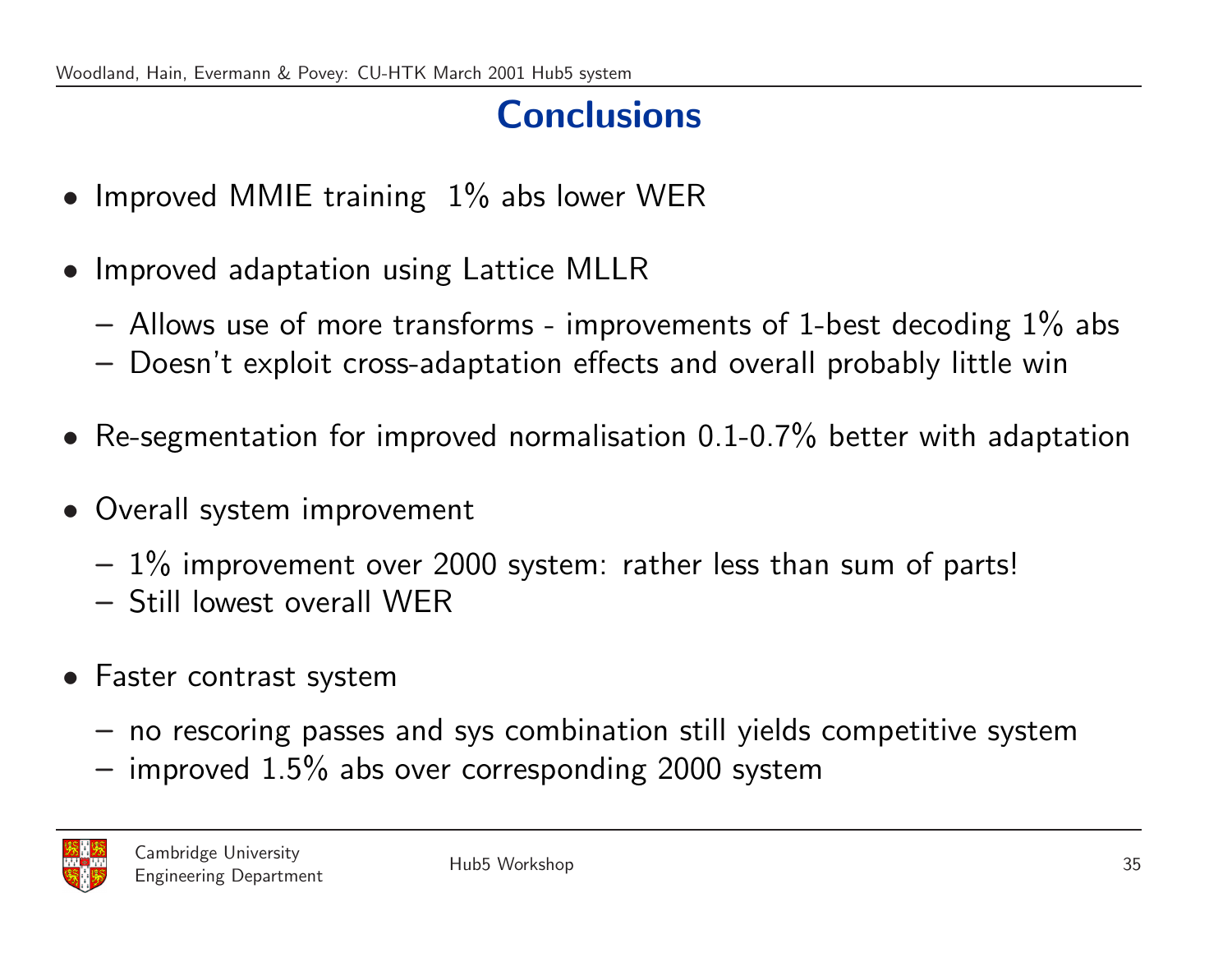# HTK3

- Available free of charge since September 2000
- Includes full C source & 300 page HTK book
- Aims to lower entry barrier for ASR research
- Web site got hits from 25k unique IP addresses
- 5000 registered users
- User/developer mailing lists (100 posts/month)
- Meeting: 10th May 7pm Hilton Salt Lake City

http://htk.eng.cam.ac.uk